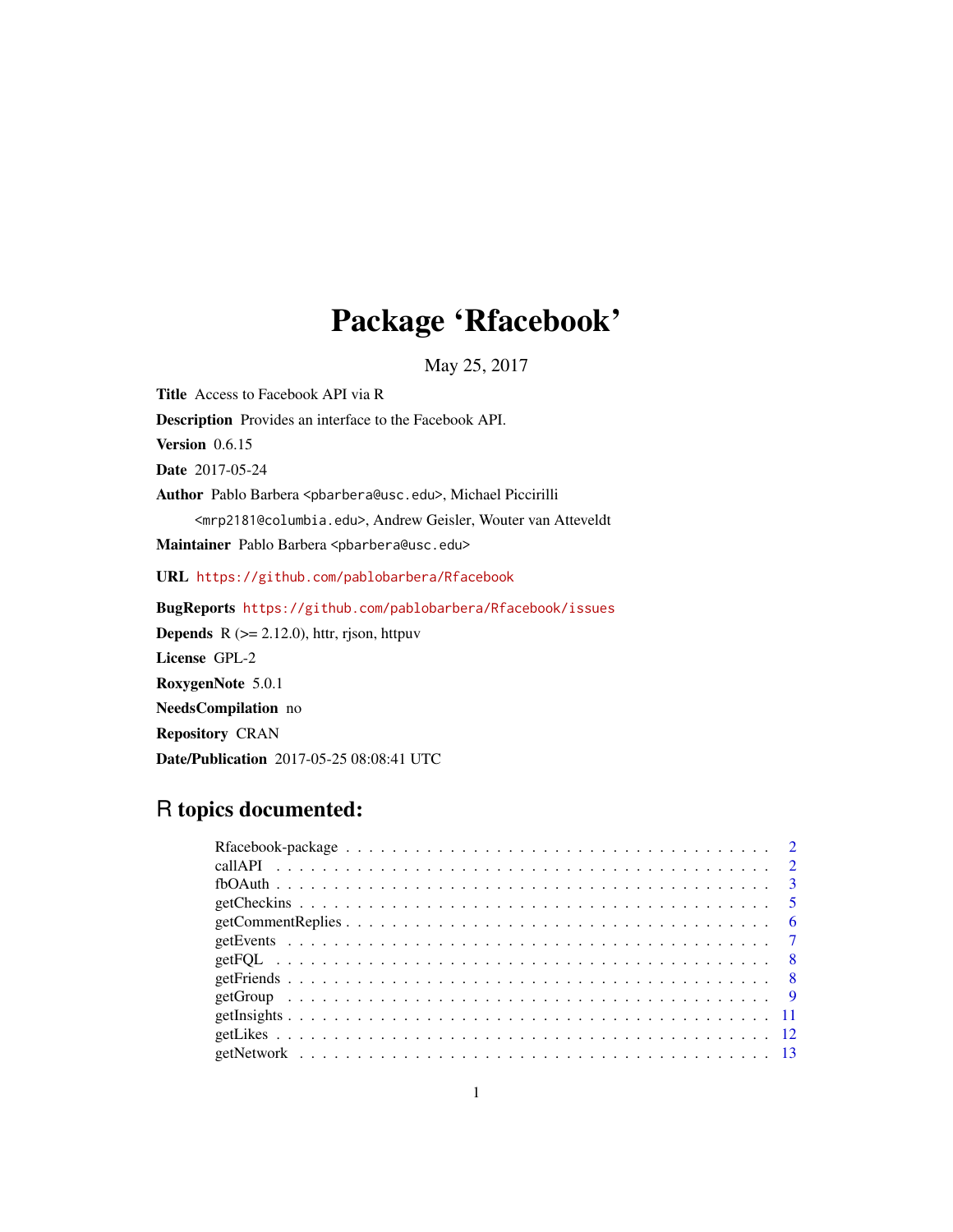#### <span id="page-1-0"></span>2 callAPI

| Index | 25 |
|-------|----|
|       |    |
|       |    |
|       |    |
|       |    |
|       |    |
|       |    |
|       |    |
|       |    |
|       |    |
|       |    |
|       |    |

Rfacebook-package *Access to Facebook API via R*

# Description

This package provides a series of functions that allow R users to access Facebook's API to get information about users and posts, and collect public status updates that mention specific keywords.

# Author(s)

Pablo Barbera <pablo.barbera@nyu.edu>

# See Also

[fbOAuth](#page-2-1), [getUsers](#page-19-1), [getPost](#page-16-1), [searchFacebook](#page-20-1), [updateStatus](#page-23-1), [getFriends](#page-7-1), [getNetwork](#page-12-1), [getPage](#page-14-1)

callAPI *Make an API request*

# Description

callAPI is an internal function to run an API request.

# Usage

callAPI(url, token, api = NULL)

| url   | URL of API request                                                                                                                                                                                                                     |
|-------|----------------------------------------------------------------------------------------------------------------------------------------------------------------------------------------------------------------------------------------|
| token | Either a temporary access token created at https://developers.facebook.<br>com/tools/explorer or the OAuth token created with fb0Auth. It needs to<br>have extended permissions in order to successfully post to the Facebook profile. |
| api   | API version. e.g. "v2.8". NULL is the default.                                                                                                                                                                                         |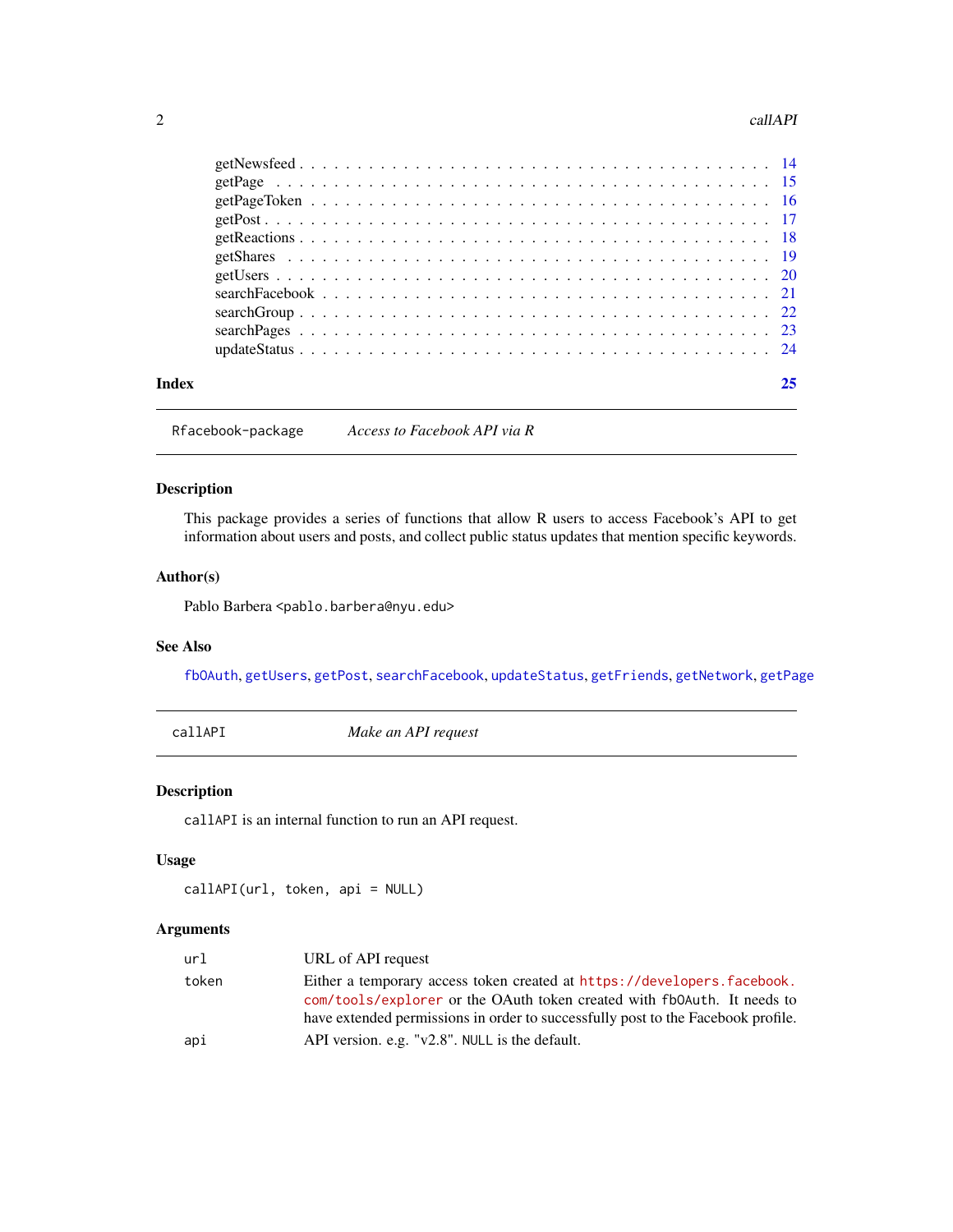<span id="page-2-1"></span><span id="page-2-0"></span>

fbOAuth creates a long-lived OAuth access token that enables R to make authenticated calls to the Facebook API. The token can be saved as a file in disk to be re-used in future sessions. This function relies on the httr package to create the OAuth token, and is a simplified version of one of its examples.

This function will automatically detect the API version for the token you create.

#### Usage

```
fbOAuth(app_id, app_secret, extended_permissions = FALSE,
  legacy_permissions = FALSE, scope = NULL)
```
# Arguments

| app_id               | numeric, App ID of application to be used to create OAUth token. Available at<br>https://developers.facebook.com/apps                                                                                                                                                                                                                                                                                                                                                                                                                                                                                                      |
|----------------------|----------------------------------------------------------------------------------------------------------------------------------------------------------------------------------------------------------------------------------------------------------------------------------------------------------------------------------------------------------------------------------------------------------------------------------------------------------------------------------------------------------------------------------------------------------------------------------------------------------------------------|
| app_secret           | string, App Secret of application to be used to create OAUth token. Available at<br>https://developers.facebook.com/apps, in Basic Settings panel.                                                                                                                                                                                                                                                                                                                                                                                                                                                                         |
| extended_permissions |                                                                                                                                                                                                                                                                                                                                                                                                                                                                                                                                                                                                                            |
|                      | If TRUE, the token will give access to some of the authenticated user's private<br>information (birthday, hometown, location, relationships) and that of his/her<br>friends, and permissions to post status updates as well as to access checkins,<br>likes, and the user's newsfeed If FALSE, token will give access only to pub-<br>lic information. Note that updateStatus will only work for tokens with ex-<br>tended permissions. After version 2.0 of the Graph API, creating an application<br>with these permissions requires passing App Review (https://developers.<br>facebook.com/docs/facebook-login/review) |
| legacy_permissions   |                                                                                                                                                                                                                                                                                                                                                                                                                                                                                                                                                                                                                            |
|                      | For tokens created with old versions of the API, this option adds the "read_stream"<br>permission                                                                                                                                                                                                                                                                                                                                                                                                                                                                                                                          |
| scope                | Specify an explicit lists of permissions to ask (overrides extended permissions)                                                                                                                                                                                                                                                                                                                                                                                                                                                                                                                                           |

# Details

There are two different ways of making authenticated requests. One is to obtain a temporary access token from <https://developers.facebook.com/tools/explorer/>, which can be used as argument in any of the functions in Rfacebook. An example is shown below.

However, this token has a 2-hour lifetime by default and after it expires, it needs to be renewed. The second alternative is to create an OAuth token. The process to create it is a bit more tedious. It is divided in three steps.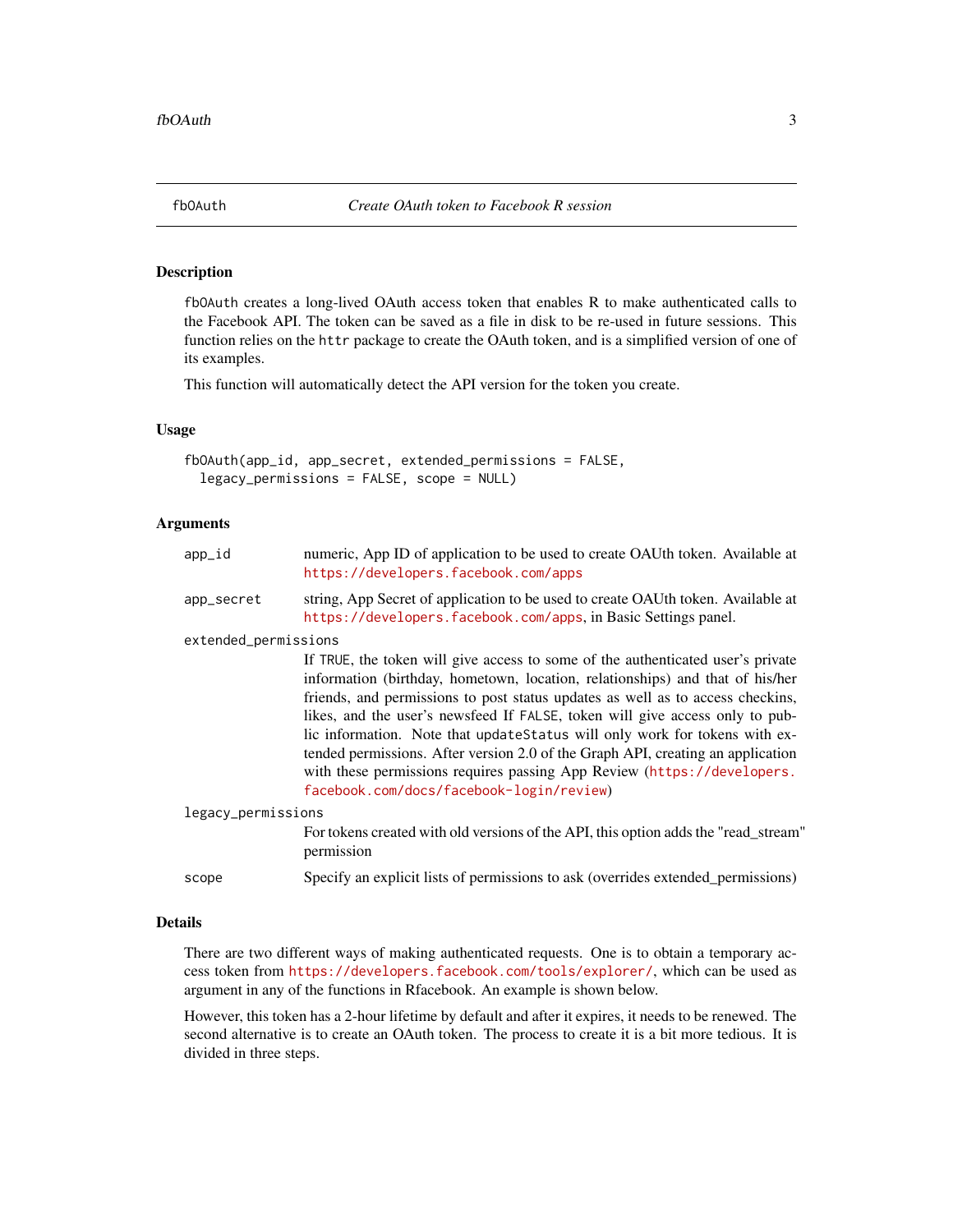<span id="page-3-0"></span>First, go to <https://developers.facebook.com/apps>, register as a developer and create a new app. You will also need a verified Facebook account. After that, click in "Show" under "App Secret" to find your 'App ID' and 'App Secret'.

Second, run the fbOAuth function with your "App ID" and "App Secret" as arguments. It will return a URL, which you will need to paste into the "Website with Facebook login" field in your App Settings on Facebook. Once you've done so, press Enter.

Third, after pressing Enter, R will try to open a browser window to sign the token. If everything works well, you will get a message that says you can return to R. If not, try again in a few minutes to make sure your app had its settings updated properly.

To ensure proper functioning of the "getInsights" function-family you will need to specify the exact permissions granted to your app. As this is (to our knowledge) currently not possible through the R based authentication process, please follow these steps:

-> Create App as mentioned above. 1. Open the "Graph API Explorer": [https://developers.](https://developers.facebook.com/tools/explorer/) [facebook.com/tools/explorer/](https://developers.facebook.com/tools/explorer/) 2. Select your app in the upper right corner 3. Click "Get Token" -> "Get Access Token" 4. In the popup navigate to "Extended Permissions" and select "Insights" 5. Confirm 6. Ignore the following warning message ("Submit for Login Review...") and confirm again. 6. Go back to R and run fbOAuth with extended\_permissions (still) set to FALSE. -> See third step for possible messages concerning token creation.

#### Author(s)

Pablo Barbera <pablo.barbera@nyu.edu>

#### See Also

[getUsers](#page-19-1), [getPost](#page-16-1), [searchFacebook](#page-20-1)

#### Examples

```
## Not run:
## an example of an authenticated request after creating the OAuth token
## where app_id and app_secret are fictitious, and token is saved for
## future sessions
fb_oauth <- fbOAuth(app_id="123456789", app_secret="1A2B3C4D")
save(fb_oauth, file="fb_oauth")
load("fb_oauth")
me <- getUsers("me", token=fb_oauth)
me$username
## an example of a request using a temporary access token
token <- "XXXXXXAAAAAAA1111"
me <- getUsers("me", token=token)
## End(Not run)
```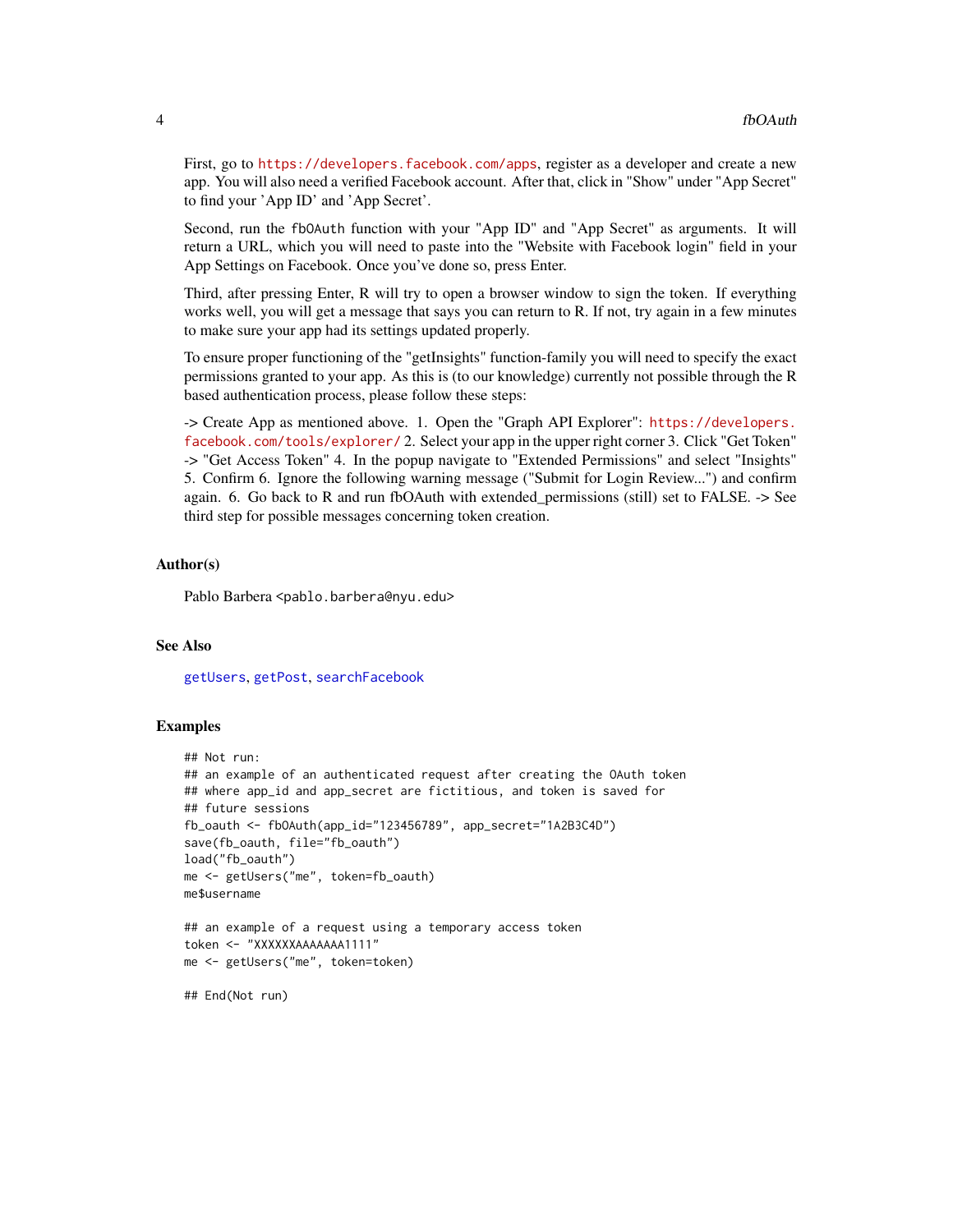<span id="page-4-0"></span>

getCheckins retrieves information about a friend's checkins

# Usage

getCheckins(user, n = 10, token, tags = FALSE, api = NULL)

# Arguments

| user  | A user ID or screen name.                                                                                                                                                                                  |
|-------|------------------------------------------------------------------------------------------------------------------------------------------------------------------------------------------------------------|
| n     | Maximum number of checkins to return for each user.                                                                                                                                                        |
| token | Either a temporary access token created at https://developers.facebook.<br>com/tools/explorer or the OAuth token created with fb0Auth.                                                                     |
| tags  | If TRUE, output of function will be a list of two elements: a data frame with user's<br>checkins and a list of data frames, where each element contains information<br>about users tagged in each checkin. |
| api   | API version. e.g. "v2.8". NULL is the default.                                                                                                                                                             |

# Details

This function requires the use of an OAuth token with the following permissions: user\_status, user\_checkins, friends\_status, friends\_checkins

Check-in search was deprecated with version 2.0 of the Facebook Graph API.

# Author(s)

Pablo Barbera <pablo.barbera@nyu.edu>

# See Also

[getFriends](#page-7-1)

# Examples

```
## Not run:
token <- 'XXXXX'
my_checkins <- getCheckins(user="me", token=token)
```
## End(Not run)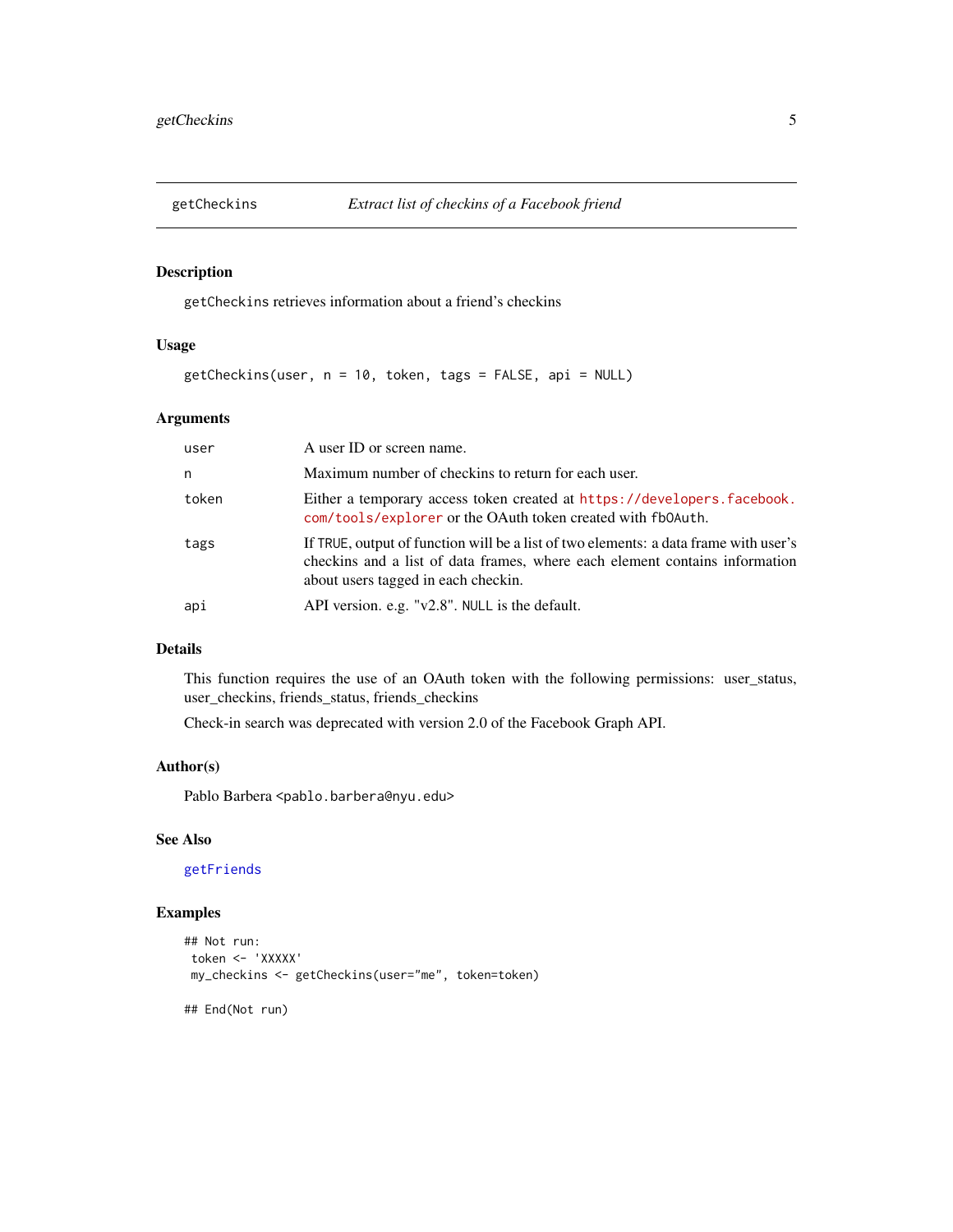<span id="page-5-1"></span><span id="page-5-0"></span>getCommentReplies retrieves the list of comments replying to an individual comment on a post by a public Facebook page.

#### Usage

```
getCommentReplies(comment_id, token, n = 500, replies = TRUE,
 likes = FALSE, n.likes = n, n.replies = n, api = NULL)
```
# Arguments

| comment_id | A comment ID                                                                                                                           |
|------------|----------------------------------------------------------------------------------------------------------------------------------------|
| token      | Either a temporary access token created at https://developers.facebook.<br>com/tools/explorer or the OAuth token created with fb0Auth. |
| n          | numeric, maximum number of replies and likes to return.                                                                                |
| replies    | logical, default is TRUE, which will return data frame with replies to the post.                                                       |
| likes      | logical, default is TRUE, which will return data frame with likes for the post.                                                        |
| n.likes    | numeric, maximum number of likes to return. Default is n.                                                                              |
| n.replies  | numeric, maximum number of replies to return. Default is n.                                                                            |
| api        | API version. e.g. " $v2.8$ ". NULL is the default.                                                                                     |

#### Details

getCommentReplies returns a list with three components: comment, replies, and likes. First, comment contains information about the original comment: author, creation date, id, counts of likes and comments, etc. Second, replies is a data frame with information about the replies to the comment (author, message, creation time, id). Finally, likes is data frame that contains names and Facebook IDs of all the users that liked the comment.

#### Author(s)

Yan Turgeon

# See Also

[getPage](#page-14-1), [getPost](#page-16-1)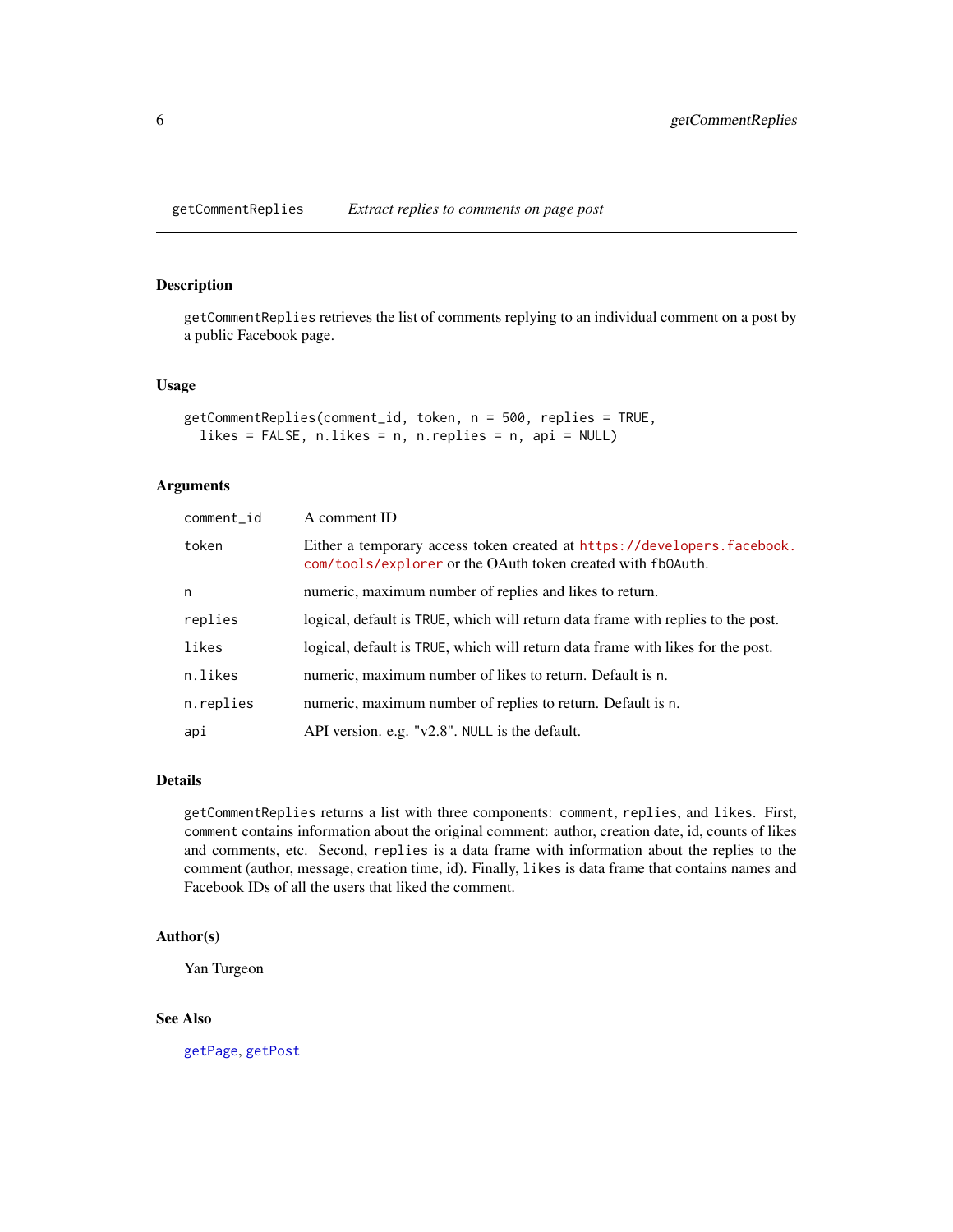#### <span id="page-6-0"></span>getEvents  $\overline{7}$

#### Examples

```
## Not run:
## See examples for fbOAuth to know how token was created.
## Getting information about Facebook's Facebook Page
load("fb_oauth")
fb_page <- getPage(page="facebook", token=fb_oauth)
## Getting information and likes/comments about most recent post
post <- getPost(post=fb_page$id[1], n=2000, token=fb_oauth)
## Downloading list of replies to first comment
 replies <- getCommentReplies(comment_id=post$comments$id[1], token=fb_oauth)
```
## End(Not run)

getEvents *Extract list of events from a public Facebook page or group*

#### Description

getEvents retrieves event information from a public Facebook group or page.

#### Usage

getEvents(page, token, api = "v2.9")

### Arguments

| page  | Facebook ID for the group or page.                                                                                                     |
|-------|----------------------------------------------------------------------------------------------------------------------------------------|
| token | Either a temporary access token created at https://developers.facebook.<br>com/tools/explorer or the OAuth token created with fb0Auth. |
| api   | API version. e.g. "v2.8". NULL is the default.                                                                                         |

# Author(s)

Pablo Barbera <pablo.barbera@nyu.edu>

# See Also

[getPage](#page-14-1), [fbOAuth](#page-2-1)

# Examples

```
## Not run:
load("fb_oauth")
## Downloading events from Playa Vista Farmers' Market
events <- getEvents(page="playavistaFM", token=fb_oauth)
```
## End(Not run)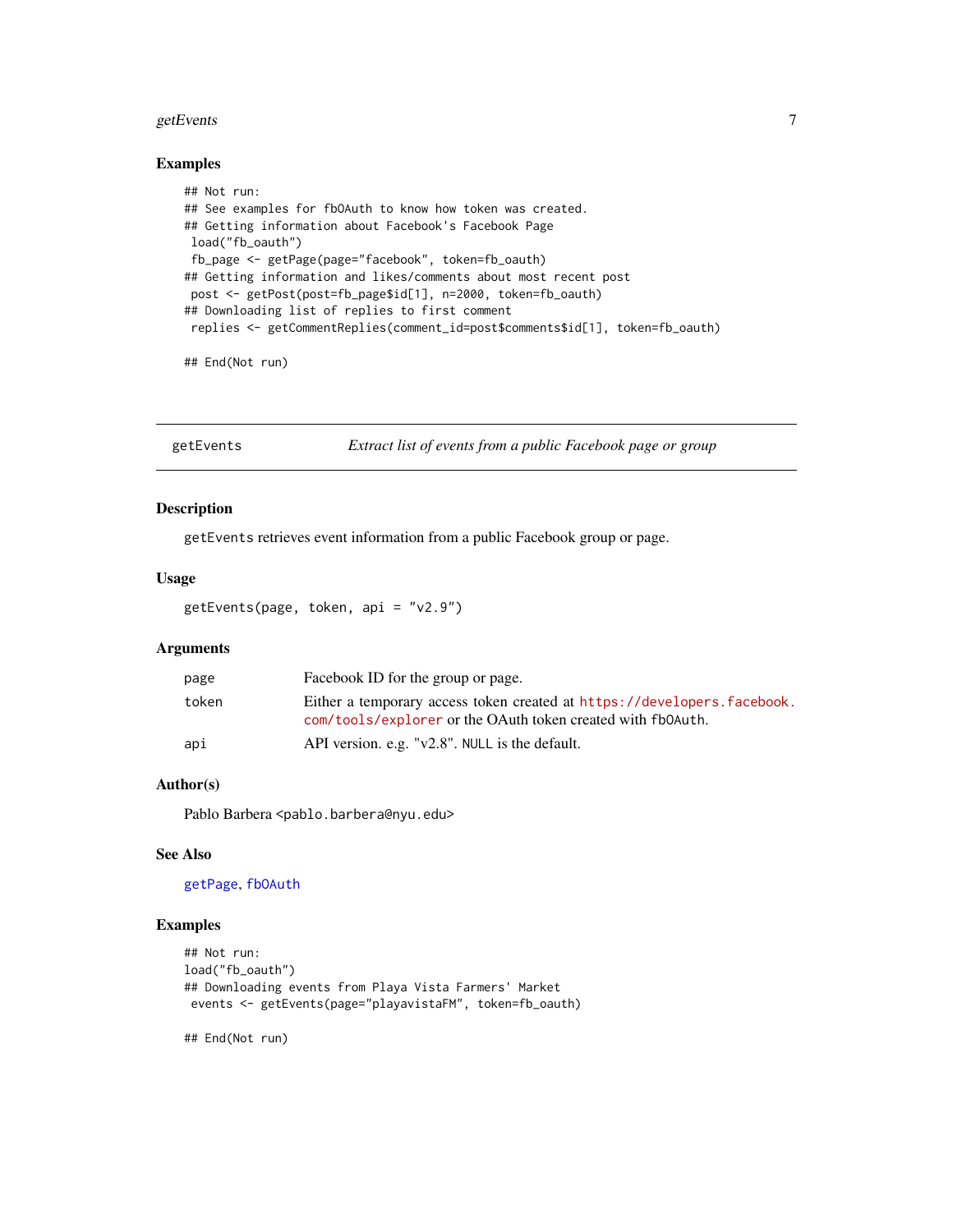<span id="page-7-0"></span>

getFQL connects to Facebook's Graph API and executes a FQL query. See [https://developers.](https://developers.facebook.com/docs/technical-guides/fql/) [facebook.com/docs/technical-guides/fql/](https://developers.facebook.com/docs/technical-guides/fql/) for an overview of the Facebook Query Language.

#### Usage

getFQL(query, token)

# Arguments

| querv | Text of query                                                           |
|-------|-------------------------------------------------------------------------|
| token | Either a temporary access token created at https://developers.facebook. |
|       | com/tools/explorer or the OAuth token created with fb0Auth.             |

# Author(s)

Pablo Barbera <pablo.barbera@nyu.edu>

# Examples

```
## Not run:
## See examples for fbOAuth to know how token was created.
## Getting list of friends of authenticated user
load("fb_oauth")
d <- getFQL("SELECT uid2 FROM friend WHERE uid1=me()", token=fb_oauth)
```
## End(Not run)

<span id="page-7-1"></span>getFriends *Extract list of friends with their information*

#### Description

getFriends retrieves information about the user's friends.

# Usage

```
getFriends(token, simplify = FALSE)
```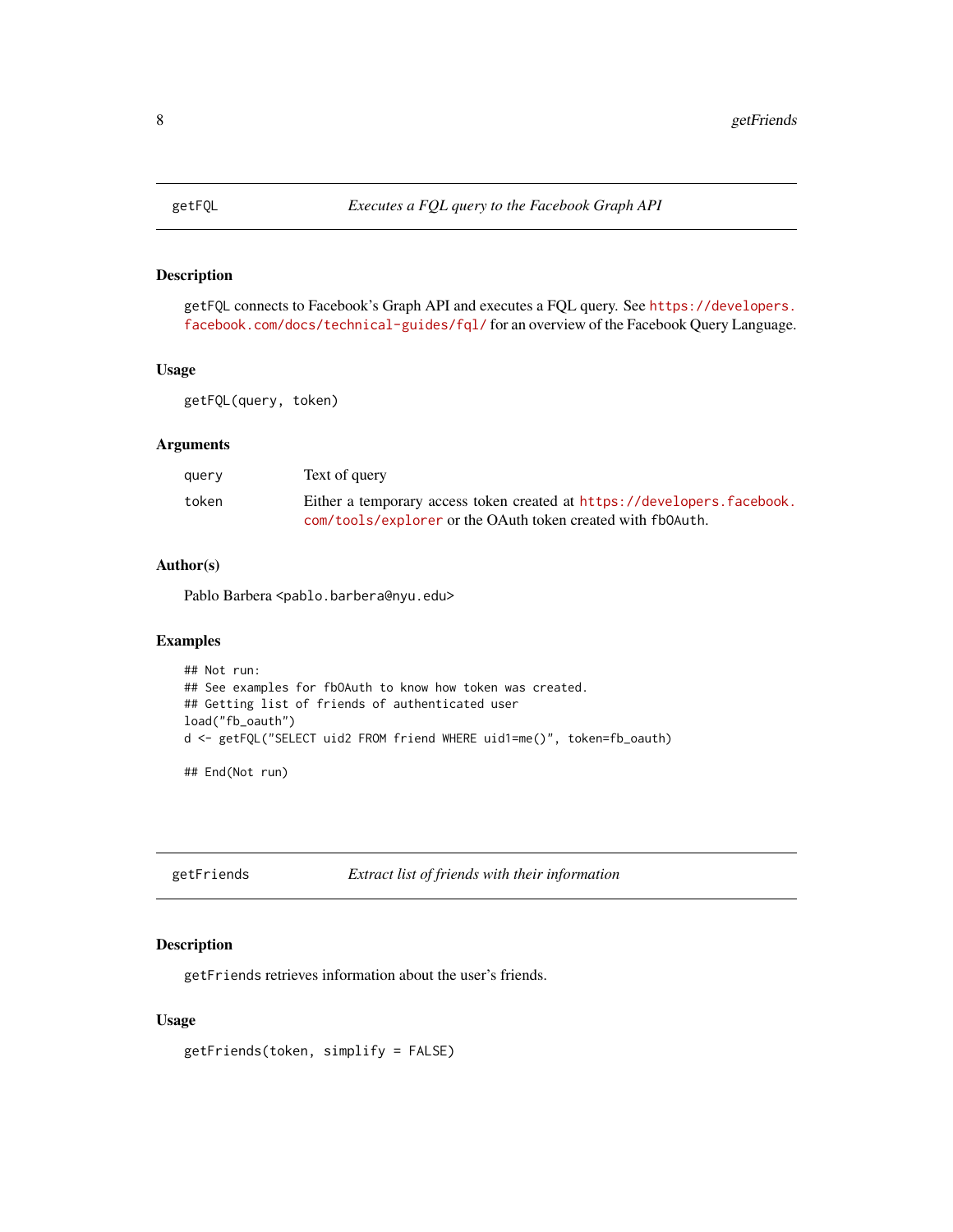#### <span id="page-8-0"></span>getGroup 30 and 200 and 200 and 200 and 200 and 200 and 200 and 200 and 200 and 200 and 200 and 200 and 200 and

# Arguments

| token    | Either a temporary access token created at https://developers.facebook.<br>com/tools/explorer or the OAuth token created with fb0Auth.                                                                                    |
|----------|---------------------------------------------------------------------------------------------------------------------------------------------------------------------------------------------------------------------------|
| simplify | If TRUE, function will return only name and id for each friend. If FALSE, it<br>will return additional information from their profiles: gender, birthday, location,<br>hometown, relationship status and profile picture. |

# Details

This function requires the use of a OAuth token with extended permissions. After the introduction of version 2.0 of the Graph API, only friends who are using the application that you used to generate the token to query the API will be returned.

#### Author(s)

Pablo Barbera <pablo.barbera@nyu.edu>

#### See Also

[getUsers](#page-19-1), [fbOAuth](#page-2-1)

#### Examples

```
## Not run:
## Copy and paste token created at FB Graph API Explorer
token <- "XXXXXX"
my_friends <- getFriends(token=token, simplify=TRUE)
## Since users are ordered by ID, this will return 10 oldest user accounts
head(my_friends, n=10)
```
## End(Not run)

getGroup *Extract list of posts from a public Facebook group*

# Description

getGroup retrieves information from a public Facebook group.

# Usage

```
getGroup(group_id, token, n = 25, since = NULL, until = NULL,
  feed = TRUE, api = NULL)
```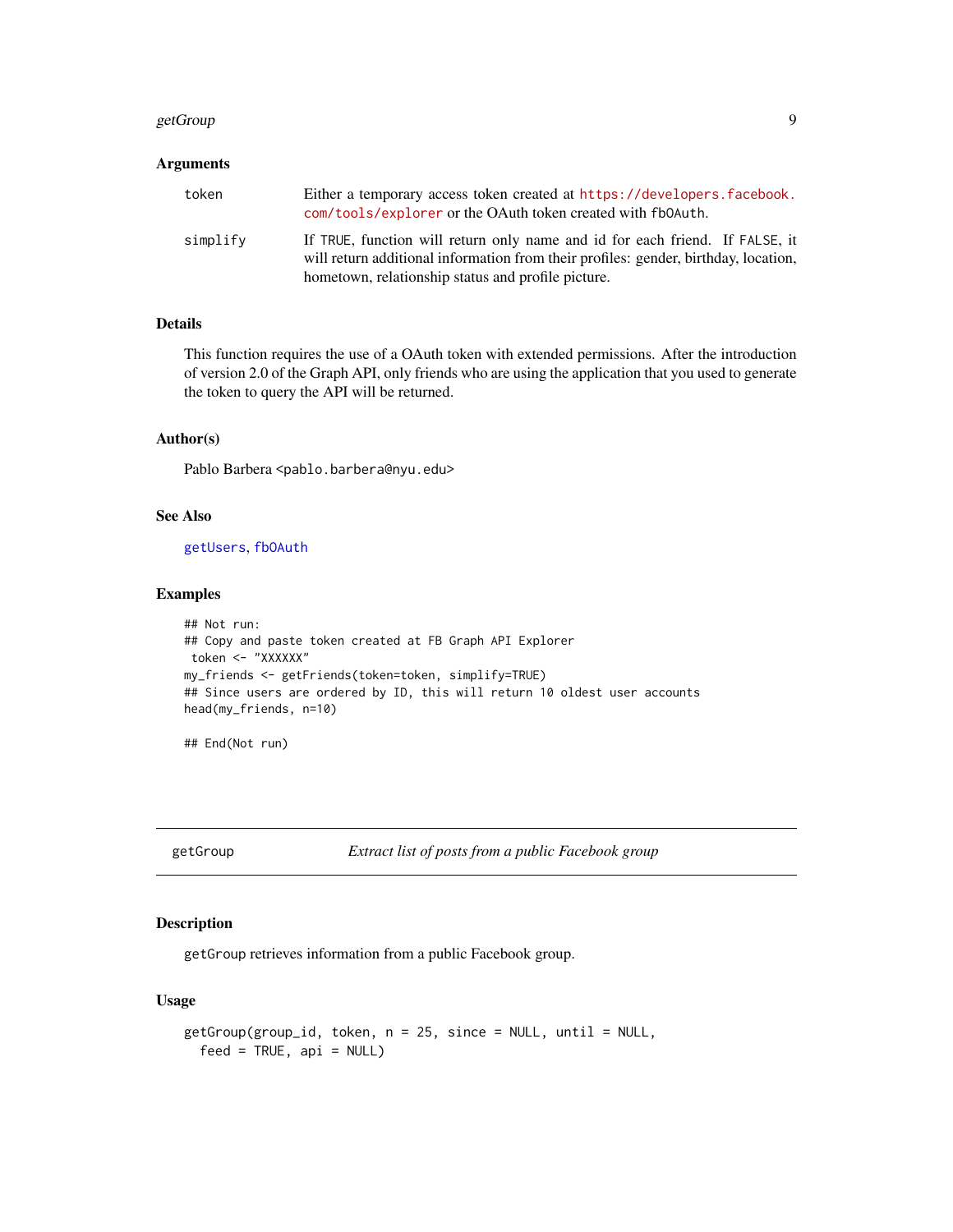# <span id="page-9-0"></span>Arguments

| group_id | Facebook ID for the group. Note that this is different from the name on the<br>URL. You can use search Group to find the ID.                                                                                 |
|----------|--------------------------------------------------------------------------------------------------------------------------------------------------------------------------------------------------------------|
| token    | Either a temporary access token created at https://developers.facebook.<br>com/tools/explorer or the OAuth token created with fb0Auth.                                                                       |
| n        | Number of posts of page to return. Note that number can be sometimes higher<br>or lower, depending on status of API.                                                                                         |
| since    | A UNIX timestamp or strtotime data value that points to the start of the time<br>range to be searched. For more information on the accepted values, see: http:<br>//php.net/manual/en/function.strtotime.php |
| until    | A UNIX timestamp or stritotime data value that points to the end of the time<br>range to be searched. For more information on the accepted values, see: http:<br>//php.net/manual/en/function.strtotime.php  |
| feed     | If TRUE, the function will also return posts on the group that were made by others<br>(not only the admin of the group). Note that, unlike in getPage, here TRUE is<br>the default option.                   |
| api      | API version. e.g. "v2.8". NULL is the default.                                                                                                                                                               |

#### Author(s)

Pablo Barbera <pablo.barbera@nyu.edu>

### See Also

[getUsers](#page-19-1), [getPost](#page-16-1), [fbOAuth](#page-2-1)

# Examples

```
## Not run:
## Find Facebook ID for R-Users Facebook group
load("fb_oauth")
ids <- searchGroup(name="rusers", token=fb_oauth)
ids[1,] # id = 18533493739
## Downloading posts from R-Users Facebook group
group <- getGroup(group_id=18533493739, token=fb_oauth)
## Downloading posts from R-Users Facebook group in January 2013
group <- getGroup(group_id=18533493739, token=fb_oauth,
since='2013/01/01', until='2013/01/31')
```
## End(Not run)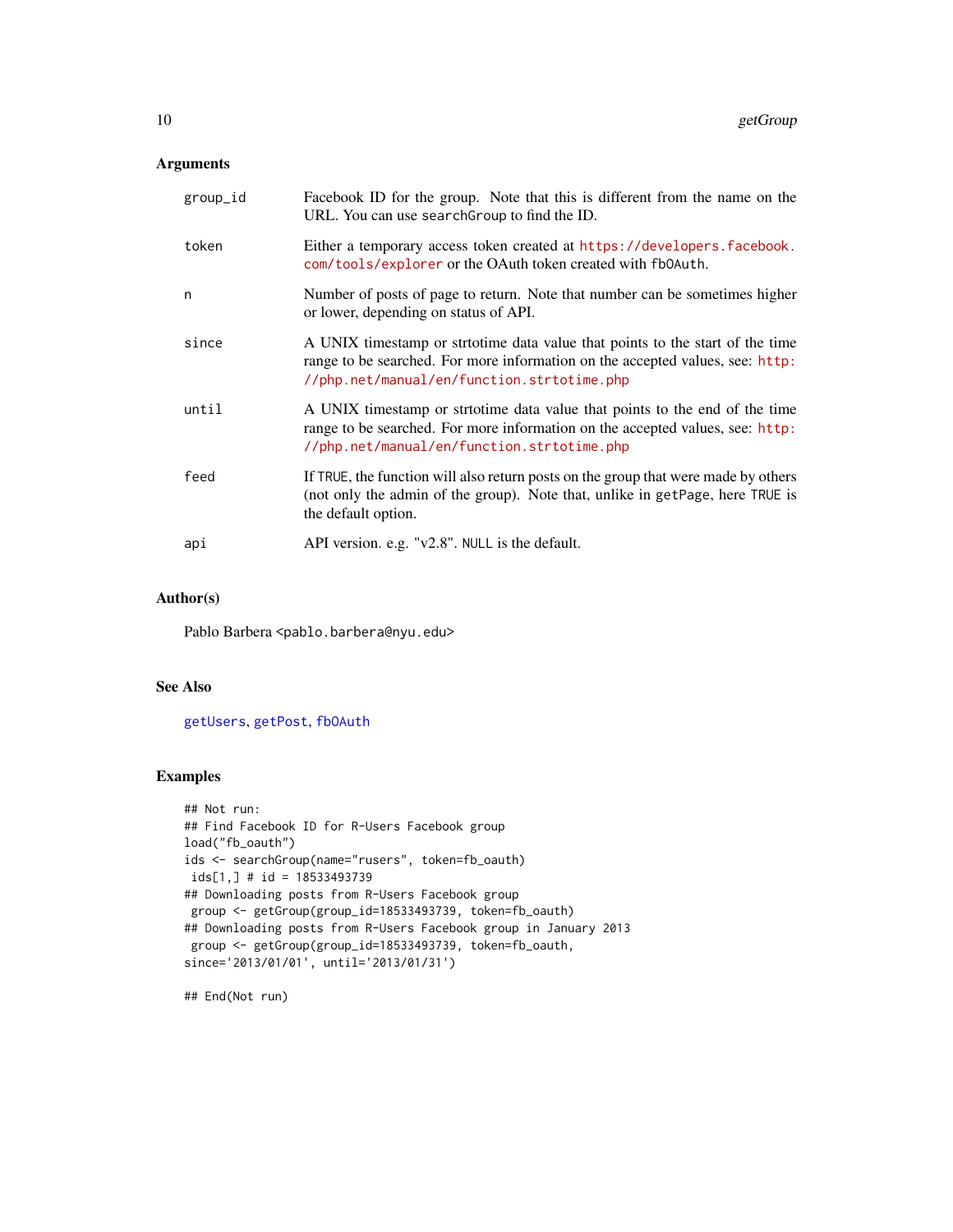<span id="page-10-0"></span>

getInsights retrieves information from an owned Facebook page. Note that you must specify wich metric from insights you need and the period. To request multiple metrics at one time, pass a vector of metric names with a vector of periods of the same length. If only one period is supplied, it will apply to each metric. Please refer to Facebook's documentation for valid combinations of objects, metrics and periods.

Note that some insights require a page access token, see getPageToken

### Usage

```
getInsights(object_id, token, metric, period = "day", parms = NA,
  version = 2.3, n = 5)
```
#### Arguments

| object_id | An object (page, post, domain) ID.                                                                                                                         |
|-----------|------------------------------------------------------------------------------------------------------------------------------------------------------------|
| token     | Either a temporary access token created at https://developers.facebook.<br>com/tools/explorer or the OAuth token created with fb0Auth.                     |
| metric    | The metric(s) which you want to get values for.                                                                                                            |
| period    | Time intervals to return                                                                                                                                   |
| parms     | Optional argument that can be used to append additional parameters. For exam-<br>ple, &since=DATE&until=DATE.                                              |
| version   | specifies what API version to use in the request. Version 2.5 is default.                                                                                  |
| n         | Number of time intervals of metric values to return. Note that all metrics re-<br>turned will be multiple of 3, except for lifetime period. Default n is 5 |

#### Details

The current list of supported metrics and periods is: page\_fan\_adds, page\_fan\_removes, page\_views\_login, page\_views\_login, page\_views\_logout, page\_views, page\_story\_adds, page\_impressions, page\_posts\_impressions, page\_consumptions, post\_consumptions\_by\_type, page\_consumptions, and page\_fans\_country.

For more information, see: [https://developers.facebook.com/docs/graph-api/reference/](https://developers.facebook.com/docs/graph-api/reference/v2.5/insights) [v2.5/insights](https://developers.facebook.com/docs/graph-api/reference/v2.5/insights)

#### Author(s)

Danilo Silva <silvadaniloc@gmail.com> Eduardo Carvalho <eduardooc.86@gmail.com> Andrew Geisler <https://github.com/andrewgeisler>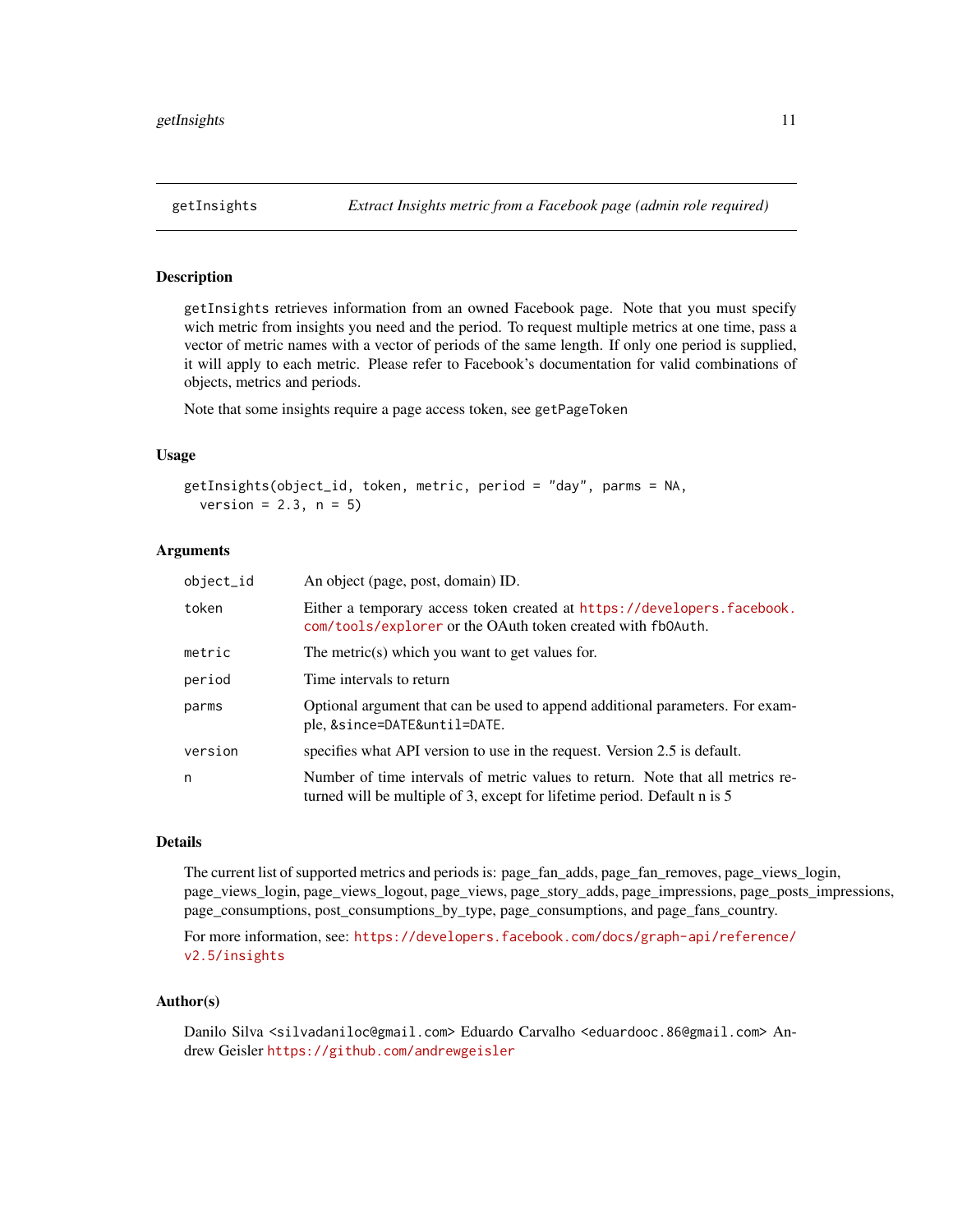## Examples

```
## Not run:
## See examples for fbOAuth to know how token was created.
## Getting page impressions for Facebook's Facebook Page
## (only owner or admin of page)
load("fb_oauth")
insights <- getInsights(object_id="20531316728", token=fb_oauth, metric='page_impressions')
## Getting post impressions for a random Facebook's page post
## (only owner or admin of page)
insights <- getInsights(object_id='221568044327801_754789777921289',
     token=fb_oauth, metric='post_impressions', period='days_28')
## Getting page fans for date range
## (only owner or admin of page)
insights <- getInsights(object_id='221568044327801',
    token=fb_oauth, metric=c'page_fans', period='lifetime',
   parms='&since=2015-01-01&until=2015-01-31', version=2.5)
#' ## Getting page fans AND page impressions for date range
## (only owner or admin of page)
insights <- getInsights(object_id='221568044327801',
   token=fb_oauth, metric=c('page_fans','page_impressions'), period=c('lifetime','day'),
    parms='&since=2015-01-01&until=2015-01-31')
## Count of fans by country
  insights <- getInsights(object_id='221568044327801_754789777921289',
     token=fb_oauth, metric='page_fans_country', period='lifetime')
```
## End(Not run)

getLikes *Extract list of likes of a Facebook friend*

# Description

getLikes retrieves information about a friend's likes. To retrieve the number of likes for a page, use getUsers with the page IDs.

#### Usage

getLikes(user, n = 500, token)

| user  | A user ID or screen name.                                               |
|-------|-------------------------------------------------------------------------|
| n     | Maximum number of likes to return for each user.                        |
| token | Either a temporary access token created at https://developers.facebook. |
|       | com/tools/explorer or the OAuth token created with fb0Auth.             |

<span id="page-11-0"></span>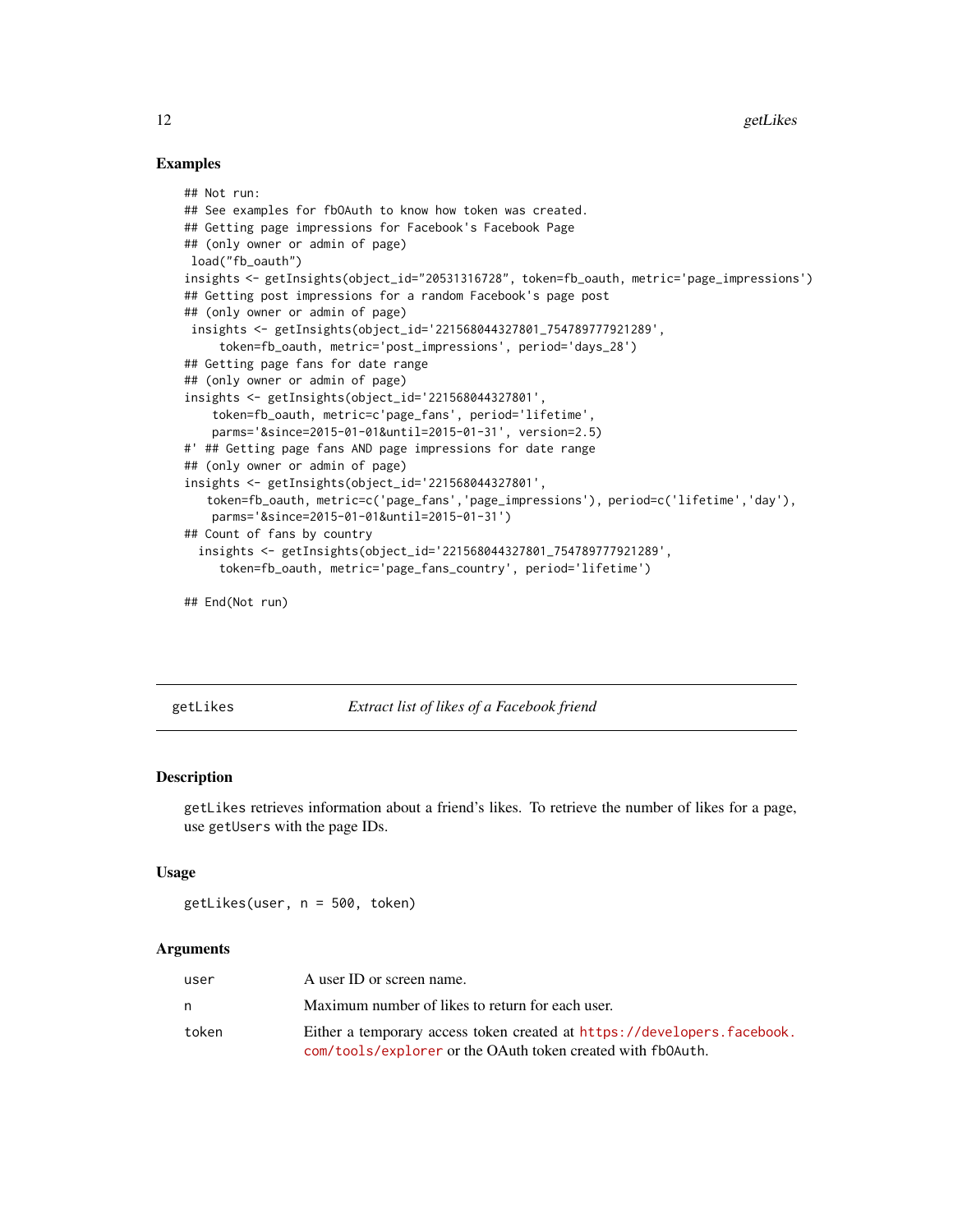# <span id="page-12-0"></span>getNetwork 13

# Details

This function requires the use of an OAuth token with the following permissions: user\_likes, friends\_likes

### Author(s)

Pablo Barbera <pablo.barbera@nyu.edu>

#### See Also

[getFriends](#page-7-1), [fbOAuth](#page-2-1)

# Examples

```
## Not run:
token <- 'XXXXX'
my_likes <- getLikes(user="me", token=token)
```
## End(Not run)

<span id="page-12-1"></span>getNetwork *Extract network of friends of authenticated user*

#### Description

getNetwork retrieves the list of mutual friendships and returns the adjacency matrix or edge list for the network representing the neighborhood of the authenticated user.

# Usage

```
getNetwork(token, format = "edgelist", verbose = TRUE)
```
# Arguments

| token   | Either a temporary access token created at https://developers.facebook.<br>com/tools/explorer or the OAuth token created with fb0Auth.                                                                                                        |
|---------|-----------------------------------------------------------------------------------------------------------------------------------------------------------------------------------------------------------------------------------------------|
| format  | Either "edgelist" for a list of edges in the network or "adj.matrix" for an adja-<br>centy matrix of dimensions $(n \times n)$ , with n being the number of friends, and 0 or<br>1 indicating whether friend i is also friends with friend j. |
| verbose | logical, default is TRUE, which will print additional information on the console.                                                                                                                                                             |

#### Details

This function requires the use of an OAuth token with extended permissions.

After the introduction of version 2.0 of the Graph API, only friends who are using the application will be returned.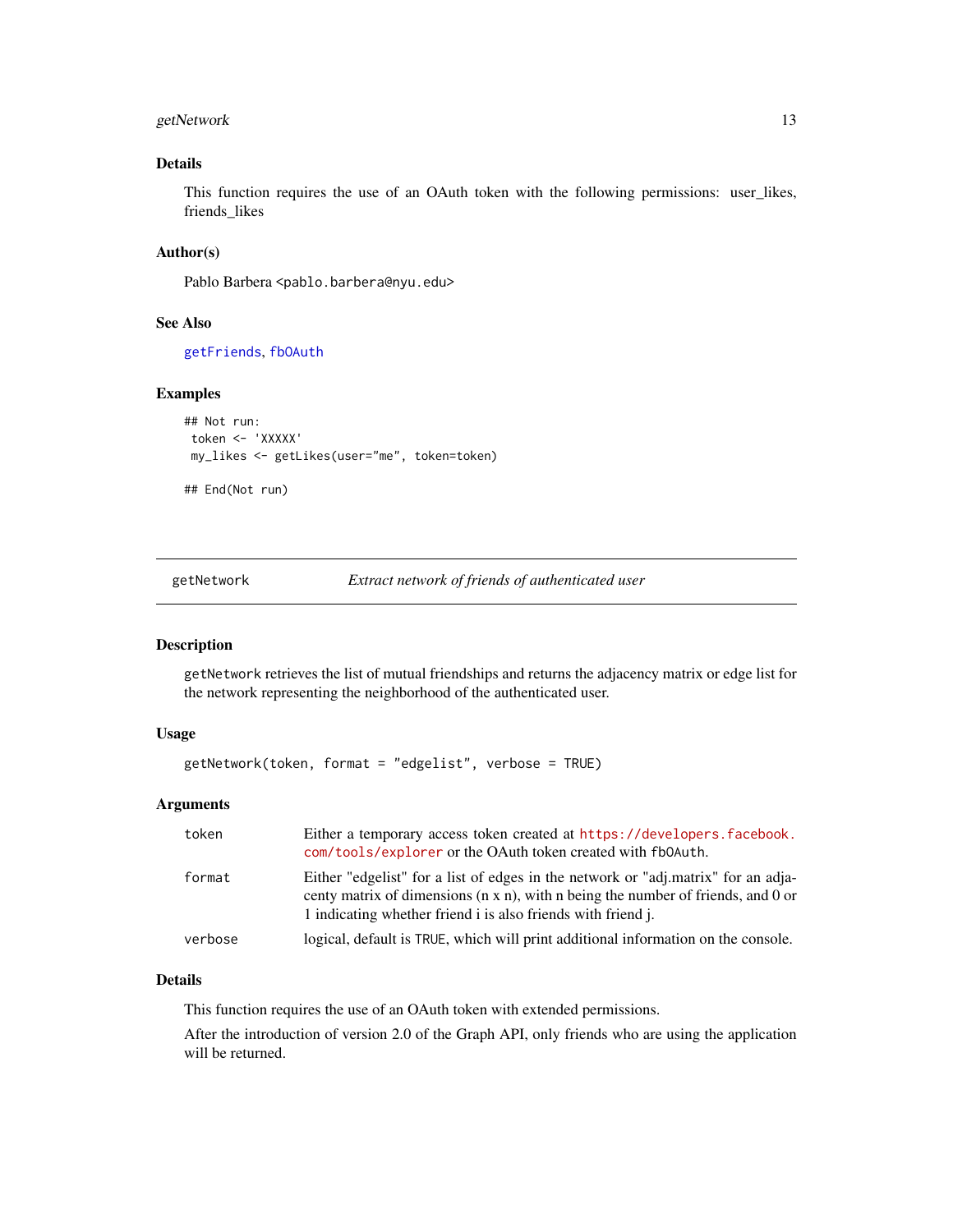## <span id="page-13-0"></span>Author(s)

Pablo Barbera <pablo.barbera@nyu.edu>

# See Also

[getFriends](#page-7-1), [fbOAuth](#page-2-1)

# Examples

```
## Not run:
## See examples for fbOAuth to know how token was created.
## Copy and paste token created at FB Graph API Explorer
token <- "XXXXXX"
mat <- getNetwork(token=token, format="adj.matrix")
library(igraph)
network <- graph.adjacency(mat, mode="undirected")
pdf("network_plot.pdf")
plot(network)
dev.off()
```

```
## End(Not run)
```
getNewsfeed *Download recent posts from the authenticated user's newsfeed*

### Description

getNewsfeed retrieves status updates from the authenticated user's News Feed

#### Usage

getNewsfeed(token, n = 200)

# Arguments

| token | Either a temporary access token created at https://developers.facebook. |
|-------|-------------------------------------------------------------------------|
|       | com/tools/explorer or the OAuth token created with fb0Auth.             |
| n     | Maximum number of posts to return.                                      |

# Author(s)

Pablo Barbera <pablo.barbera@nyu.edu>

# See Also

[fbOAuth](#page-2-1), [getPost](#page-16-1)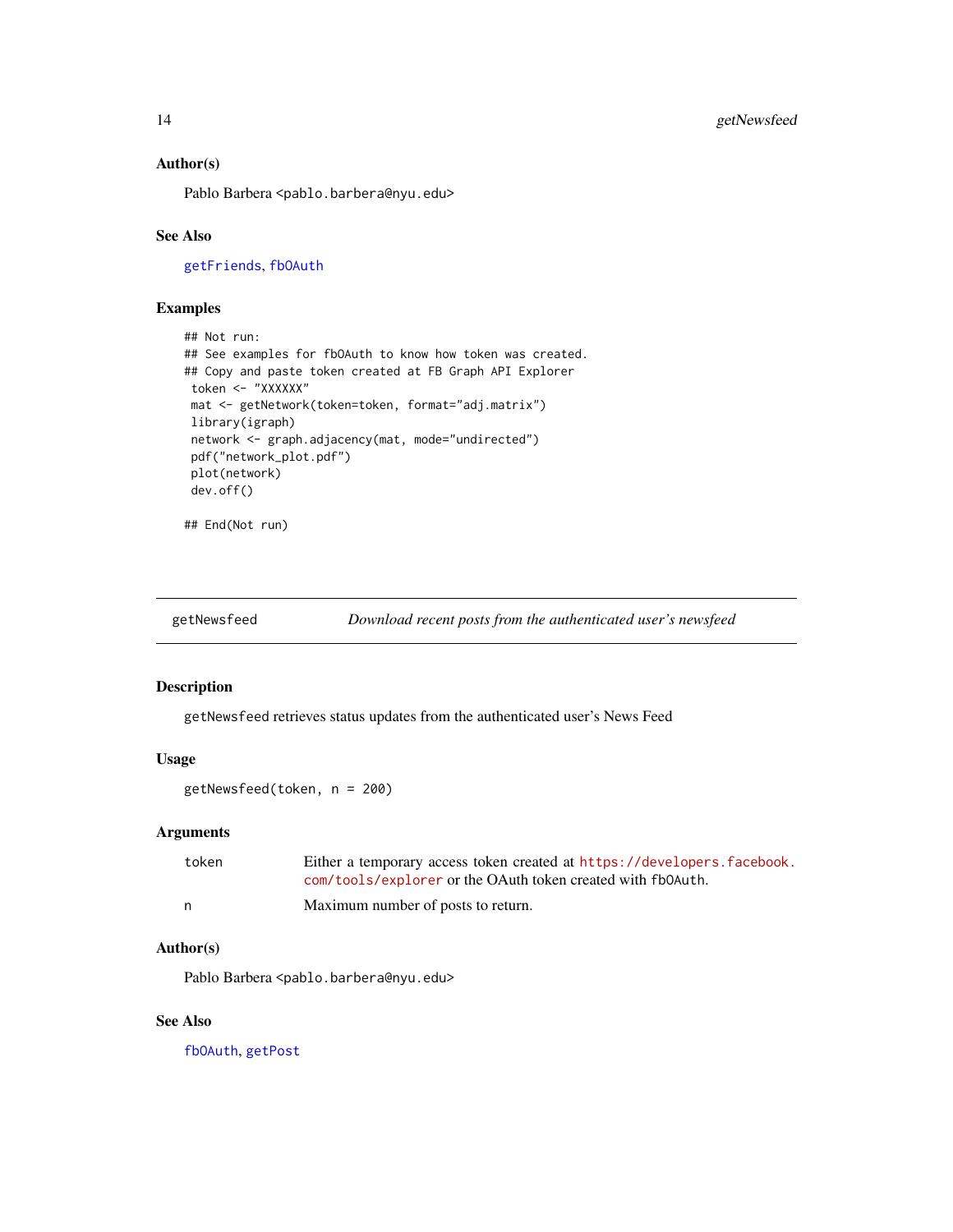#### <span id="page-14-0"></span>getPage 15

# Examples

```
## Not run:
## See examples for fbOAuth to know how token was created.
## Capture 100 most recent posts on my newsfeed
load("fb_oauth")
my_newsfeed <- getNewsfeed(token=fb_oauth, n=100)
```
## End(Not run)

<span id="page-14-1"></span>

getPage *Extract list of posts from a public Facebook page*

# Description

getPage retrieves information from a public Facebook page. Note that information about users that have turned on the "follow" option on their profile can also be retrieved with this function.

# Usage

```
getPage(page, token, n = 25, since = NULL, until = NULL, feed = FALSE,
  reactions = FALSE, verbose = TRUE, api = NULL)
```

| page      | A page ID or page name.                                                                                                                                                                                      |
|-----------|--------------------------------------------------------------------------------------------------------------------------------------------------------------------------------------------------------------|
| token     | Either a temporary access token created at https://developers.facebook.<br>com/tools/explorer or the OAuth token created with fb0Auth.                                                                       |
| n         | Number of posts of page to return. Note that number can be sometimes higher<br>or lower, depending on status of API.                                                                                         |
| since     | A UNIX timestamp or strtotime data value that points to the start of the time<br>range to be searched. For more information on the accepted values, see: http:<br>//php.net/manual/en/function.strtotime.php |
| until     | A UNIX timestamp or strtotime data value that points to the end of the time<br>range to be searched. For more information on the accepted values, see: http:<br>//php.net/manual/en/function.strtotime.php   |
| feed      | If TRUE, the function will also return posts on the page that were made by others<br>(not only the admin of the page).                                                                                       |
| reactions | If TRUE, will add variables to the data frame with the total count of reactions:<br>love, haha, wow, sad, angry.                                                                                             |
| verbose   | If TRUE, will report a number of the posts retrieved.                                                                                                                                                        |
| api       | API version. e.g. "v2.8". NULL is the default.                                                                                                                                                               |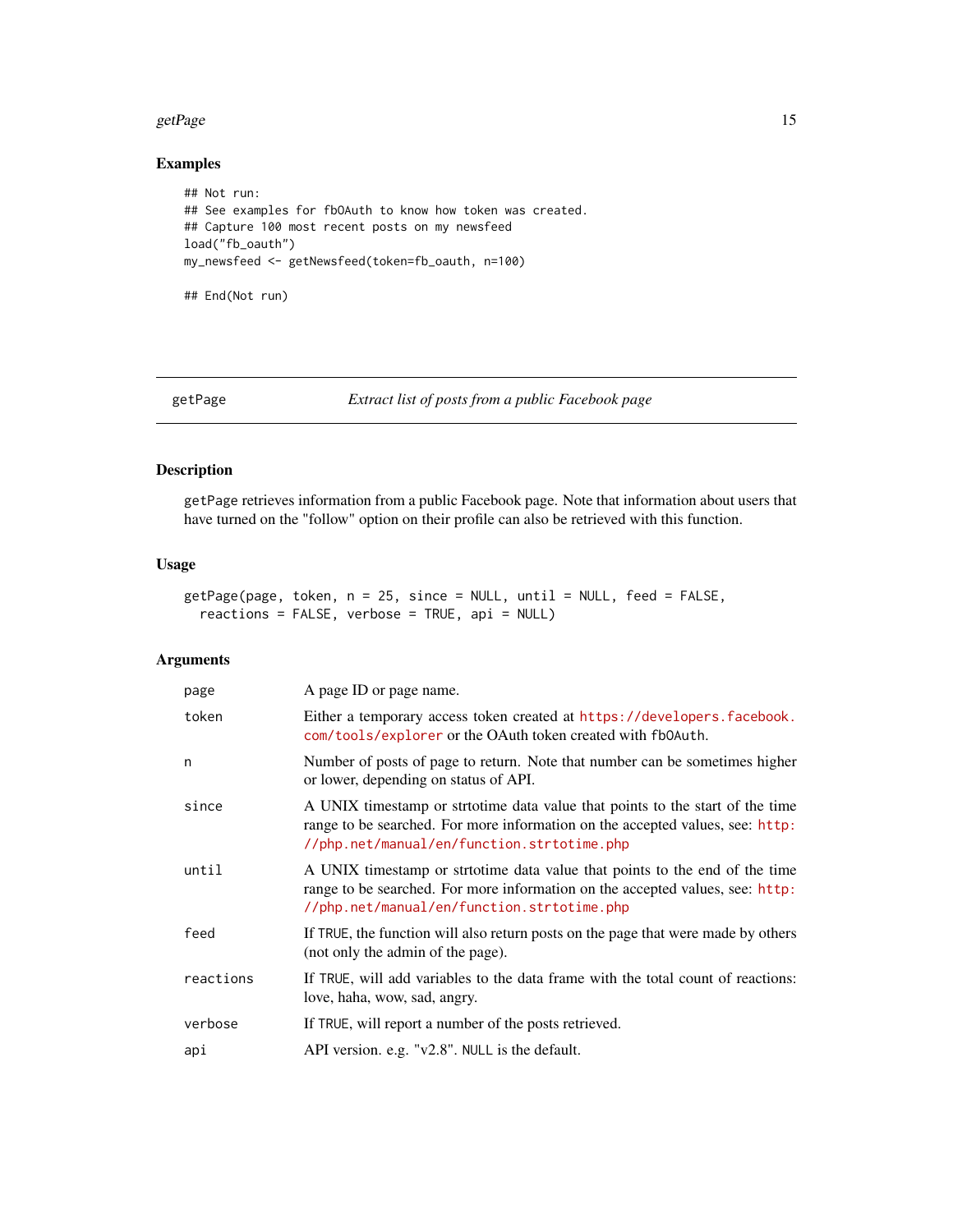# Details

This function will only return information from public pages, not users with public profiles.

The since and until parameters are applied to the updated\_time field in the post objects, and not the created\_time. As a result, this function might return old posts that have been updated recently. comments\_count refers to the total of comments, including nested comments (replies). It might be different from the total number of comments available through the API if some comments have been deleted.

#### Author(s)

Pablo Barbera <pablo.barbera@nyu.edu>

# See Also

[getUsers](#page-19-1), [getPost](#page-16-1), [fbOAuth](#page-2-1)

### Examples

```
## Not run:
## See examples for fbOAuth to know how token was created.
## Getting information about Facebook's Facebook Page
load("fb_oauth")
fb_page <- getPage(page="facebook", token=fb_oauth)
## Getting posts on Humans of New York page, including posts by others users
## (not only owner of page)
page <- getPage(page="humansofnewyork", token=fb_oauth, feed=TRUE)
## Getting posts on Humans of New York page in January 2013
page <- getPage(page="humansofnewyork", token=fb_oauth, n=1000,
   since='2013/01/01', until='2013/01/31')
```
## End(Not run)

getPageToken *Get a page access token*

#### **Description**

Gets a page access token that can be used to e.g. get insights for a page.

#### Usage

```
getPageToken(page, token)
```

| page  | A page ID or page name.                                                      |
|-------|------------------------------------------------------------------------------|
| token | the token (with scope 'manage_pages') of a user that has admin access to the |
|       | page                                                                         |

<span id="page-15-0"></span>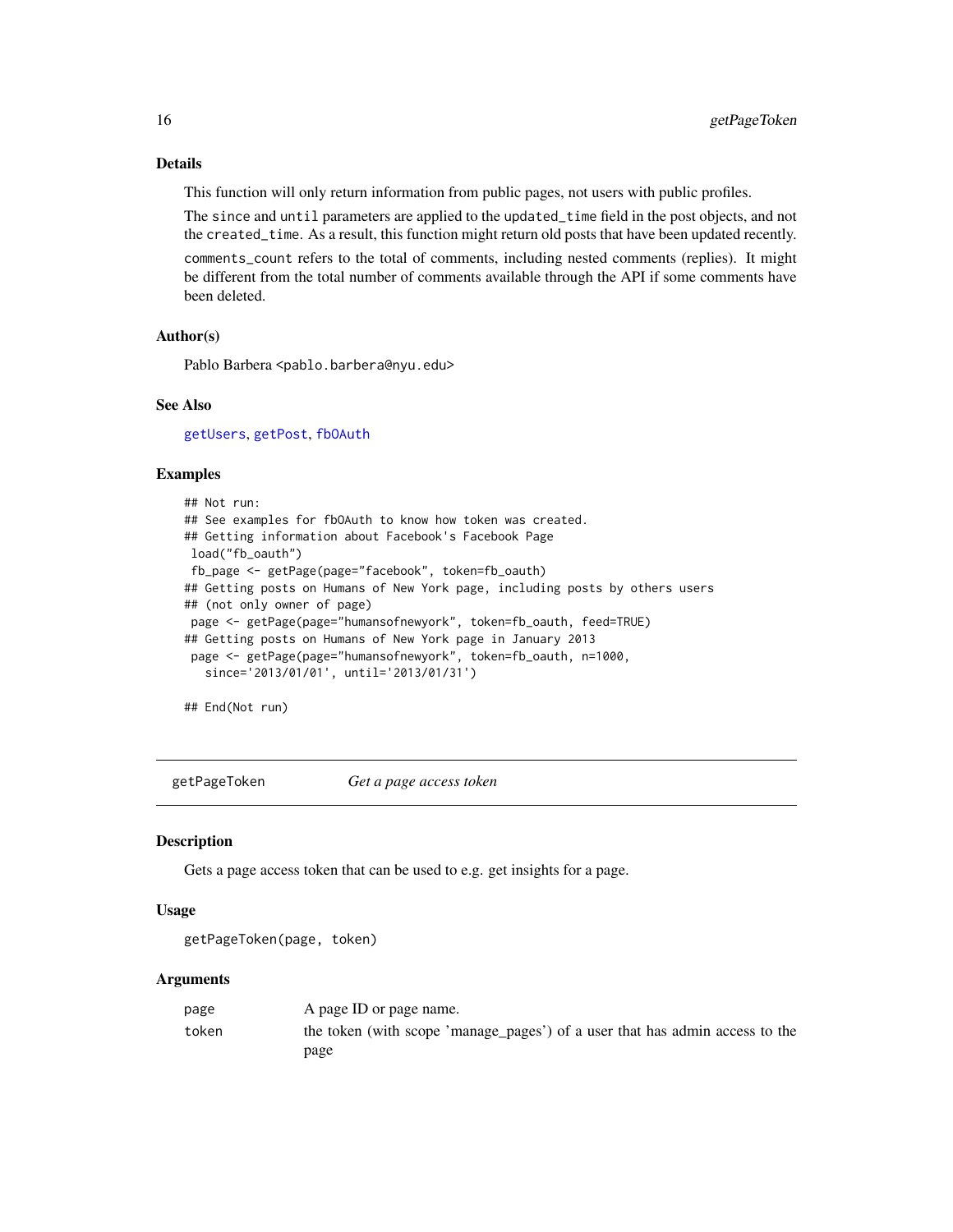#### <span id="page-16-0"></span>getPost 17

# Value

the page access token string

#### Examples

```
## Not run:
## Get a normal access token with manage_pages scope
token = fbOAuth(app_id, app_secret, scope="manage_pages")
## Get a page access token for a page
page_token = getPageToken(page, token)
## Get page insights
getInsights(page, token=page_token, metric = "page_impressions")
## End(Not run)
```
<span id="page-16-1"></span>getPost *Extract information about a public Facebook post*

# Description

getPost retrieves information about a public Facebook post, including list of comments and likes.

# Usage

```
getPost(post, token, n = 500, comments = TRUE, likes = (!reactions),
  reactions = FALSE, n.likes = n, n.comments = n, n.reactions = n,
  api = NULL)
```

| post        | A post ID                                                                                                                              |
|-------------|----------------------------------------------------------------------------------------------------------------------------------------|
| token       | Either a temporary access token created at https://developers.facebook.<br>com/tools/explorer or the OAuth token created with fb0Auth. |
| n           | numeric, maximum number of comments and likes to return.                                                                               |
| comments    | logical, default is TRUE, which will return data frame with comments to the post.                                                      |
| likes       | logical, default is TRUE unless reactions is true, which will return data frame<br>with likes for the post.                            |
| reactions   | logical, default is FALSE, which will return data frame with reactions (like, love,<br>etc) for the post                               |
| n.likes     | numeric, maximum number of likes to return. Default is n.                                                                              |
| n.comments  | numeric, maximum number of comments to return. Default is n.                                                                           |
| n.reactions | numeric, maximum number of reactions to return. Default is n.                                                                          |
| api         | API version. e.g. "v2.8". NULL is the default.                                                                                         |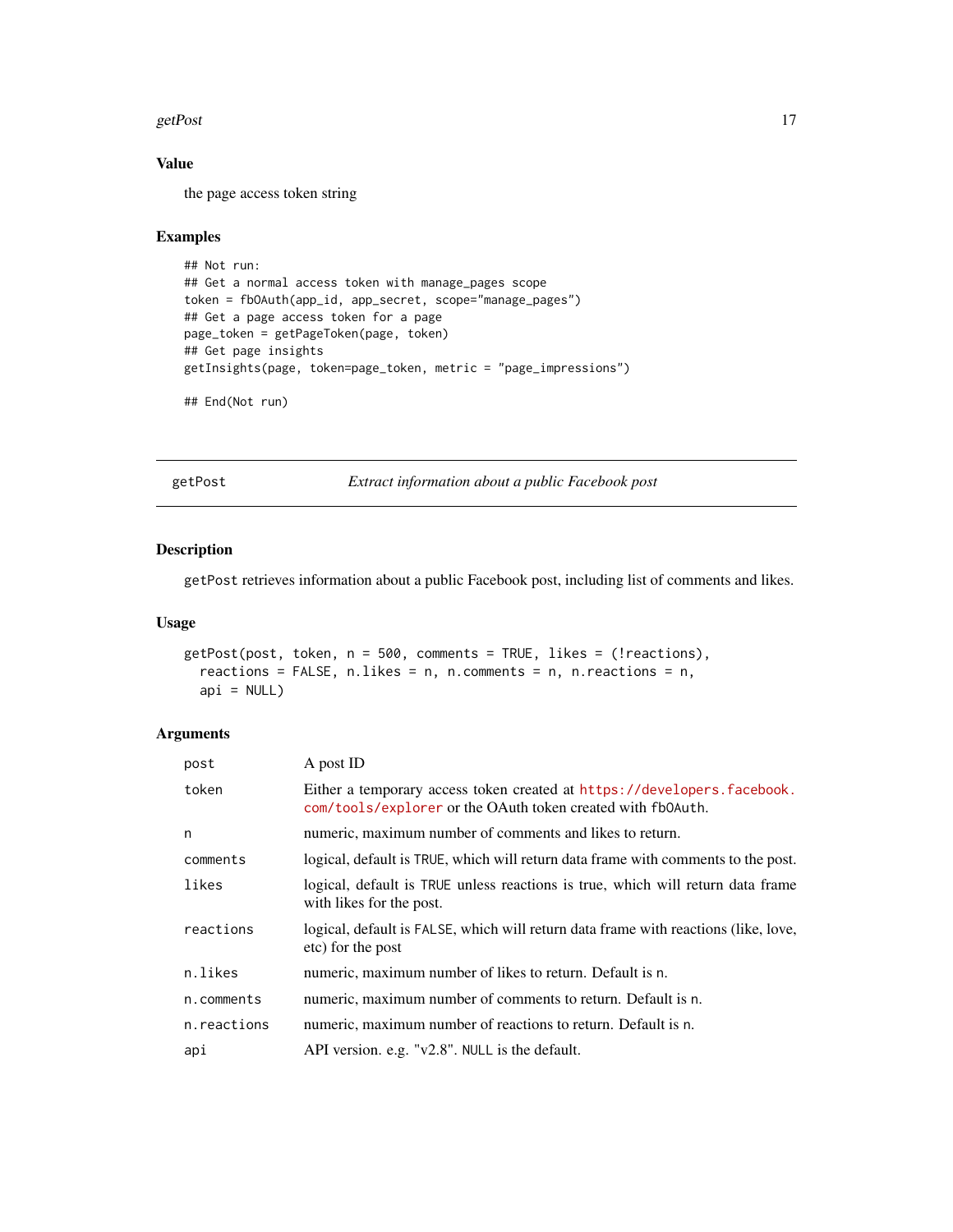# Details

getPost returns a list with up to four components: post, likes, comments, and reactions. post contains information about the post: author, creation date, id, counts of likes, comments, and shares, etc. likes is a data frame that contains names and Facebook IDs of all the users that liked the post. comments is a data frame with information about the comments to the post (author, message, creation time, id). To download also the replies to specific comments, see [getCommentReplies](#page-5-1). Note that the total number of comments may be different from the number report in comments\_count if some comments have been deleted.

#### Author(s)

Pablo Barbera <pablo.barbera@nyu.edu>

#### See Also

[getUsers](#page-19-1), [getPage](#page-14-1), [fbOAuth](#page-2-1)

#### Examples

```
## Not run:
## See examples for fbOAuth to know how token was created.
## Getting information about Facebook's Facebook Page
load("fb_oauth")
fb_page <- getPage(page="facebook", token=fb_oauth)
## Getting information and likes/comments about most recent post
post <- getPost(post=fb_page$id[1], n=2000, token=fb_oauth)
```
## End(Not run)

getReactions *Extract total count of reactions to one or more Facebook posts*

#### Description

getReactions retrieves information from a single or multiple posts, returning the total count of reactions of each type (like, love, haha, wow, sad, angry).

#### Usage

```
getReactions(post, token, verbose = TRUE, api = NULL)
```

| post    | A post ID, or a vector of post IDs                                                                                                     |
|---------|----------------------------------------------------------------------------------------------------------------------------------------|
| token   | Either a temporary access token created at https://developers.facebook.<br>com/tools/explorer or the OAuth token created with fb0Auth. |
| verbose | logical, default is TRUE, which will print additional information on the console.                                                      |
| api     | API version. e.g. " $v2.8$ ". NULL is the default.                                                                                     |

<span id="page-17-0"></span>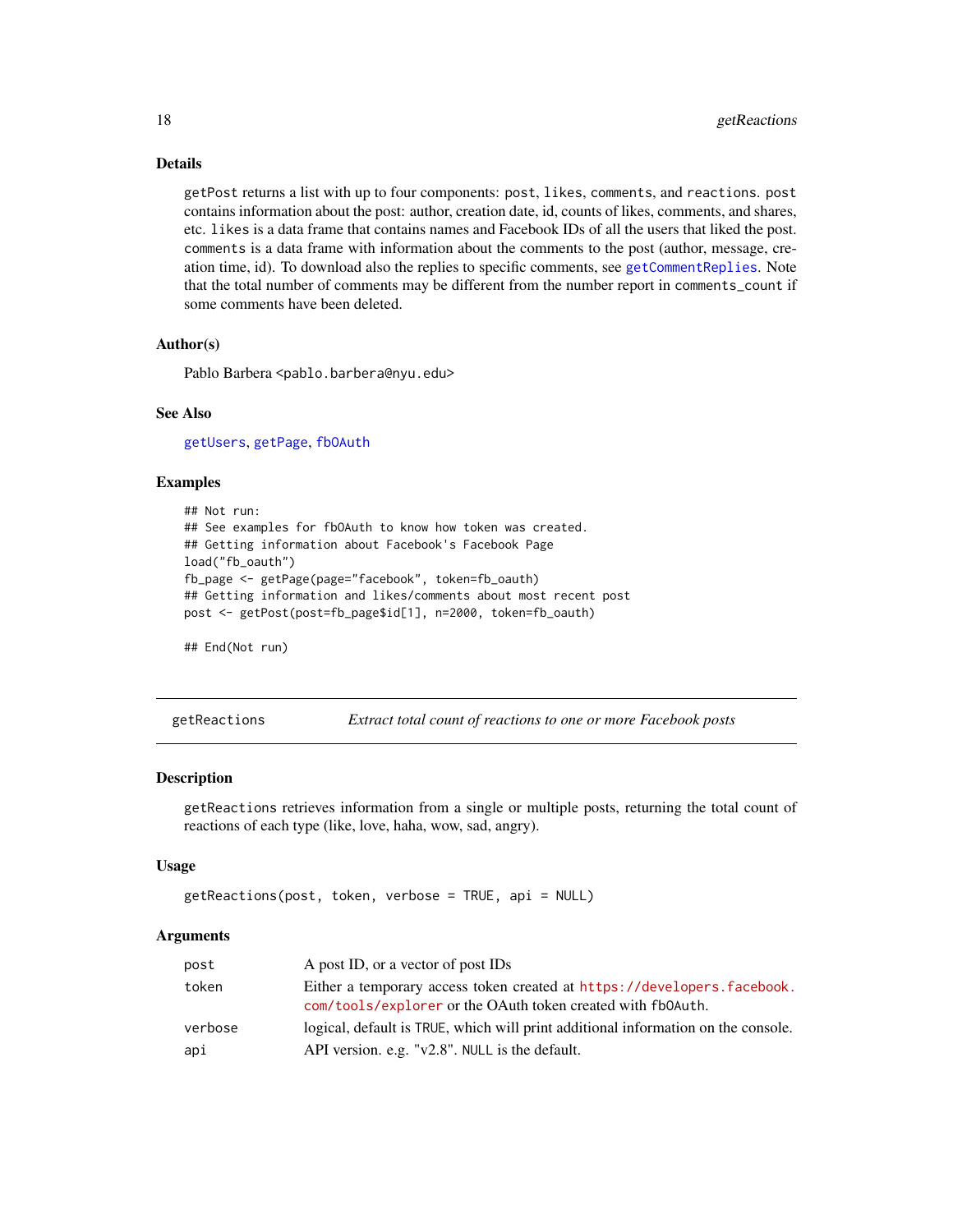#### <span id="page-18-0"></span>getShares 19

# Details

```
The solution implemented here is based on this Stack Overflow response: http://stackoverflow.
com/questions/36930414/how-can-i-get-facebook-graph-api-reaction-summary-count-separately
```
#### Author(s)

Pablo Barbera <pablo.barbera@nyu.edu>

#### See Also

[getPage](#page-14-1), [getPost](#page-16-1)

# Examples

```
## Not run:
## See examples for fbOAuth to know how token was created.
## Getting information about Facebook's Facebook Page
load("fb_oauth")
fb_page <- getPage(page="facebook", token=fb_oauth)
## Getting reactions for most recent post
post <- getReactions(post=fb_page$id[1], token=fb_oauth)
```
## End(Not run)

getShares *Extract list of users who publicly shared a public Facebook post*

# Description

getShares retrieves a list of posts that correspond to shares of a post on a public Facebook page. Only public posts by users who have granted authorization to the app used to authenticate.

#### Usage

```
getShares(post, token, n = 100)
```

| post  | A post ID                                                                                                                              |
|-------|----------------------------------------------------------------------------------------------------------------------------------------|
| token | Either a temporary access token created at https://developers.facebook.<br>com/tools/explorer or the OAuth token created with fb0Auth. |
|       | numeric, maximum number of shares to return.                                                                                           |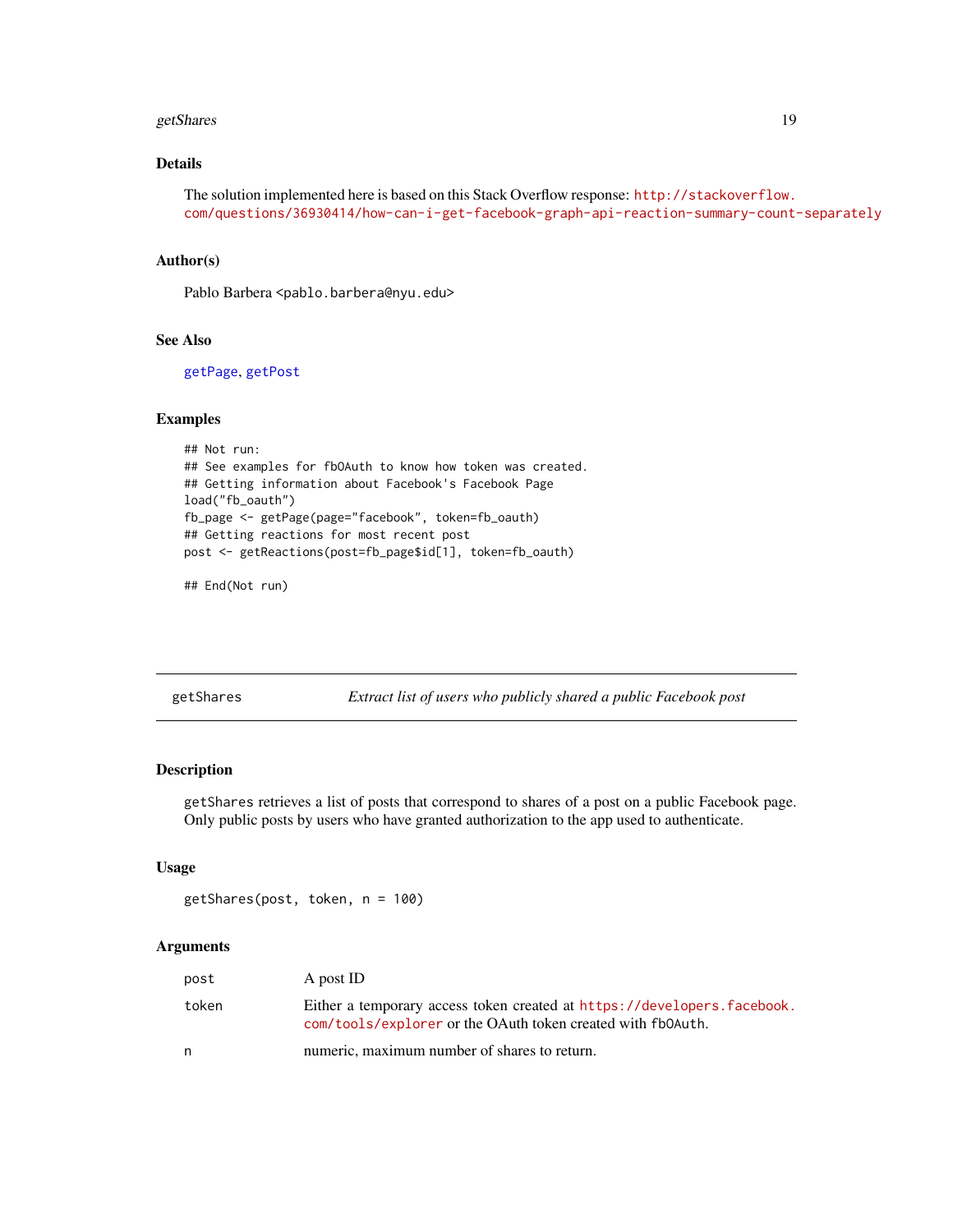# <span id="page-19-0"></span>Details

getShares returns a data frame with four variables: from\_name (the name of the user who shared the post), from\_id (the ID of the user who shared the post), shared\_time (the time at which the post was shared), and id (the ID of the new post).

For more information on why not all shared posts are returned, see here: [https://developers.](https://developers.facebook.com/bugs/1404733043148335/) [facebook.com/bugs/1404733043148335/](https://developers.facebook.com/bugs/1404733043148335/)

# Author(s)

Pablo Barbera <pablo.barbera@nyu.edu>

#### See Also

[getPage](#page-14-1), [getPost](#page-16-1)

#### Examples

```
## Not run:
## See examples for fbOAuth to know how token was created.
## Getting information about Facebook's Facebook Page
load("fb_oauth")
fb_page <- getPage(page="facebook", token=fb_oauth)
## Getting shares of most recent post
shares <- getShares(post=fb_page$id[1], n=2000, token=fb_oauth)
```

```
## End(Not run)
```
<span id="page-19-1"></span>getUsers *Extract information about one or more Facebook users*

#### Description

getUsers retrieves public information about one or more Facebook users.

After version 2.0 of the Facebook API, only id, name, and picture are available through the API. All the remaining fields will be missing.

#### Usage

```
getUsers(users, token, private_info = FALSE)
```

| users | A vector of user IDs.                                                   |
|-------|-------------------------------------------------------------------------|
| token | Either a temporary access token created at https://developers.facebook. |
|       | com/tools/explorer or the OAuth token created with fb0Auth.             |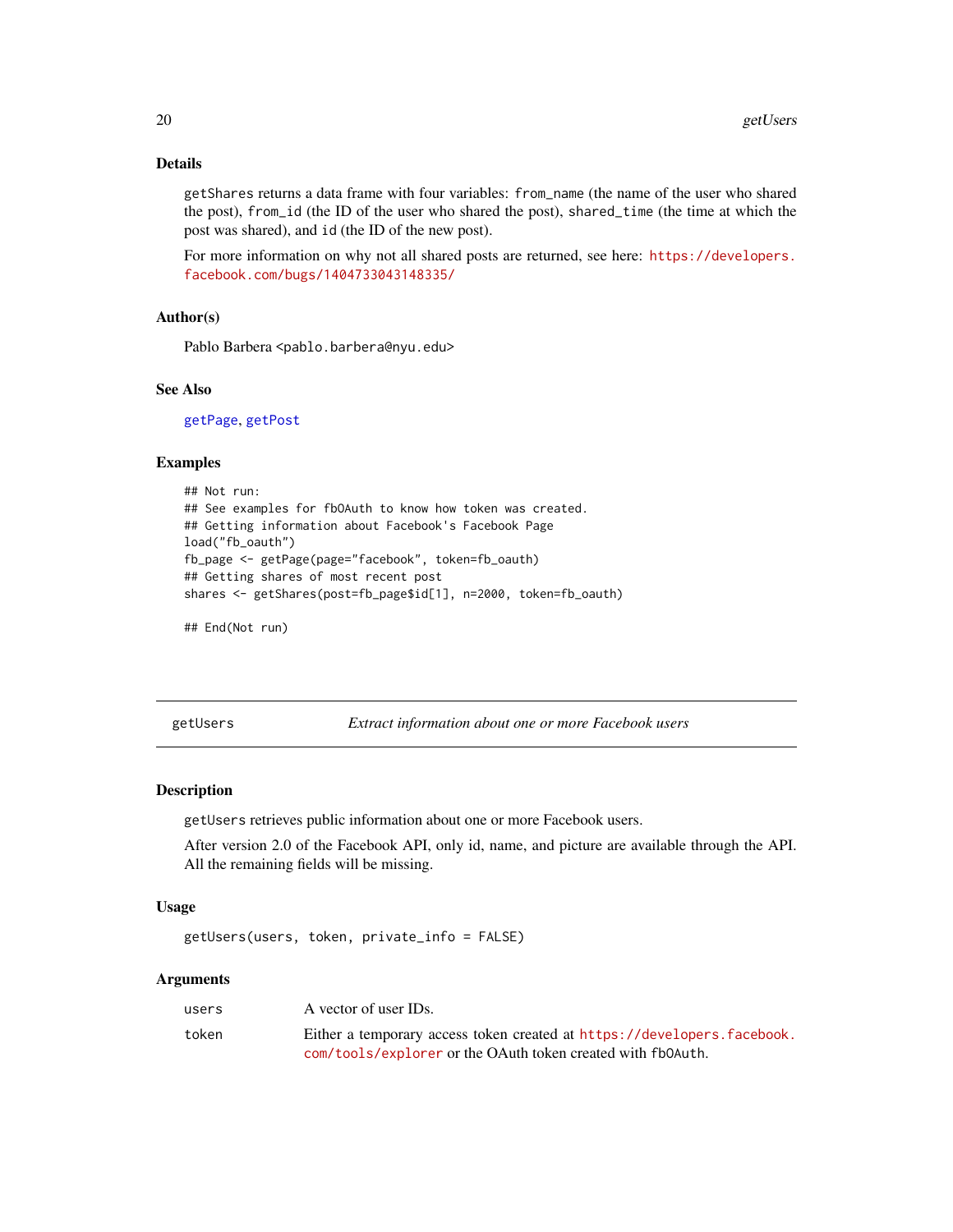<span id="page-20-0"></span>private\_info If FALSE, will return only information that is publicly available for all users (name, gender, locale, profile picture). If TRUE, will return additional information for users who are friends with the authenticated user: birthday, location, hometown, and relationship status. Note that these fields will ONLY be returned for friends and when the version of the token that is used to query the API is 1.0. For other users, they will be NA, even if they are visible on Facebook via web.

# Author(s)

Pablo Barbera <pablo.barbera@nyu.edu>

# See Also

[getFriends](#page-7-1), [getPost](#page-16-1), [searchFacebook](#page-20-1)

# Examples

```
## Not run:
## See examples for fbOAuth to know how token was created.
## Getting information about the authenticated user
load("fb_oauth")
fb <- getUsers("me", token=fb_oauth)
fb$username
```
## End(Not run)

<span id="page-20-1"></span>searchFacebook *Search public posts that mention a string*

# Description

searchFacebook retrieves public status updates that mention a given keyword

#### Usage

```
searchFacebook(string, token, n = 200, since = NULL, until = NULL)
```

| string | string or string vector containing keywords to search. Note that the returned<br>results will contain any of the keywords. It is not possible to search for status<br>updates that include all of the keywords. |
|--------|-----------------------------------------------------------------------------------------------------------------------------------------------------------------------------------------------------------------|
| token  | An OAuth token created with fb0Auth. Only tokens created for version 1.0 of<br>the Facebook Graph API will return results.                                                                                      |
| n      | Maximum number of posts to return.                                                                                                                                                                              |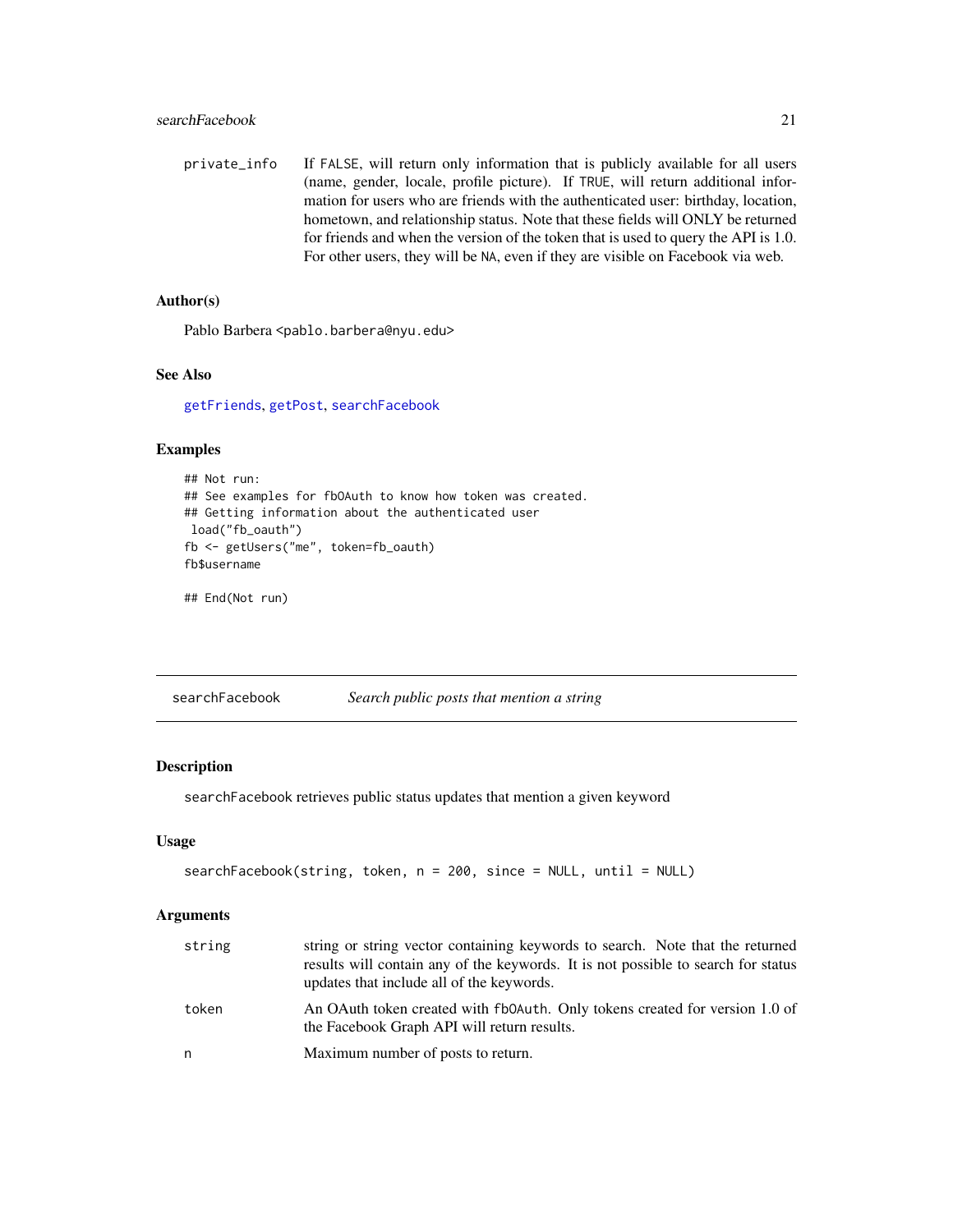<span id="page-21-0"></span>

| since | A UNIX timestamp or strtotime data value that points to the start of the time                                                                                                                             |
|-------|-----------------------------------------------------------------------------------------------------------------------------------------------------------------------------------------------------------|
|       | range to be searched. For more information on the accepted values, see: http:                                                                                                                             |
|       | //php.net/manual/en/function.strtotime.php                                                                                                                                                                |
| until | A UNIX timestamp or strition data value that points to the end of the time<br>range to be searched. For more information on the accepted values, see: http:<br>//php.net/manual/en/function.strtotime.php |

# Details

Note: Public post search was deprecated with version 2.0 of the Facebook Graph API, and therefore this function will no longer work. For more information about these changes, go to: [https://](https://developers.facebook.com/docs/apps/changelog) [developers.facebook.com/docs/apps/changelog](https://developers.facebook.com/docs/apps/changelog)

The function will only work for OAuth tokens generated with version 1.0 of the API, which can no longer be created.

The search is performed also on the text of the comments too, which explains why some of the returned messages do not mention the string that is being searched.

Note that only messages up to around two weeks old or less can be returned.

# Author(s)

Pablo Barbera <pablo.barbera@nyu.edu>

# See Also

[fbOAuth](#page-2-1)

# Examples

```
## Not run:
## Searching 100 public posts that mention "facebook"
posts <- searchFacebook( string="facebook", token=fb_oauth, n=100 )
## Searching 100 public posts that mention "facebook" from yesterday
posts <- searchFacebook( string="facebook", token=fb_oauth, n=100,
   since = "yesterday 00:00", until = "yesterday 23:59" )
```
## End(Not run)

searchGroup *Find Facebook ID of a group*

#### Description

Use searchGroup in combination with getGroup to scrape public posts on Facebook groups.

#### Usage

searchGroup(name, token, api = NULL)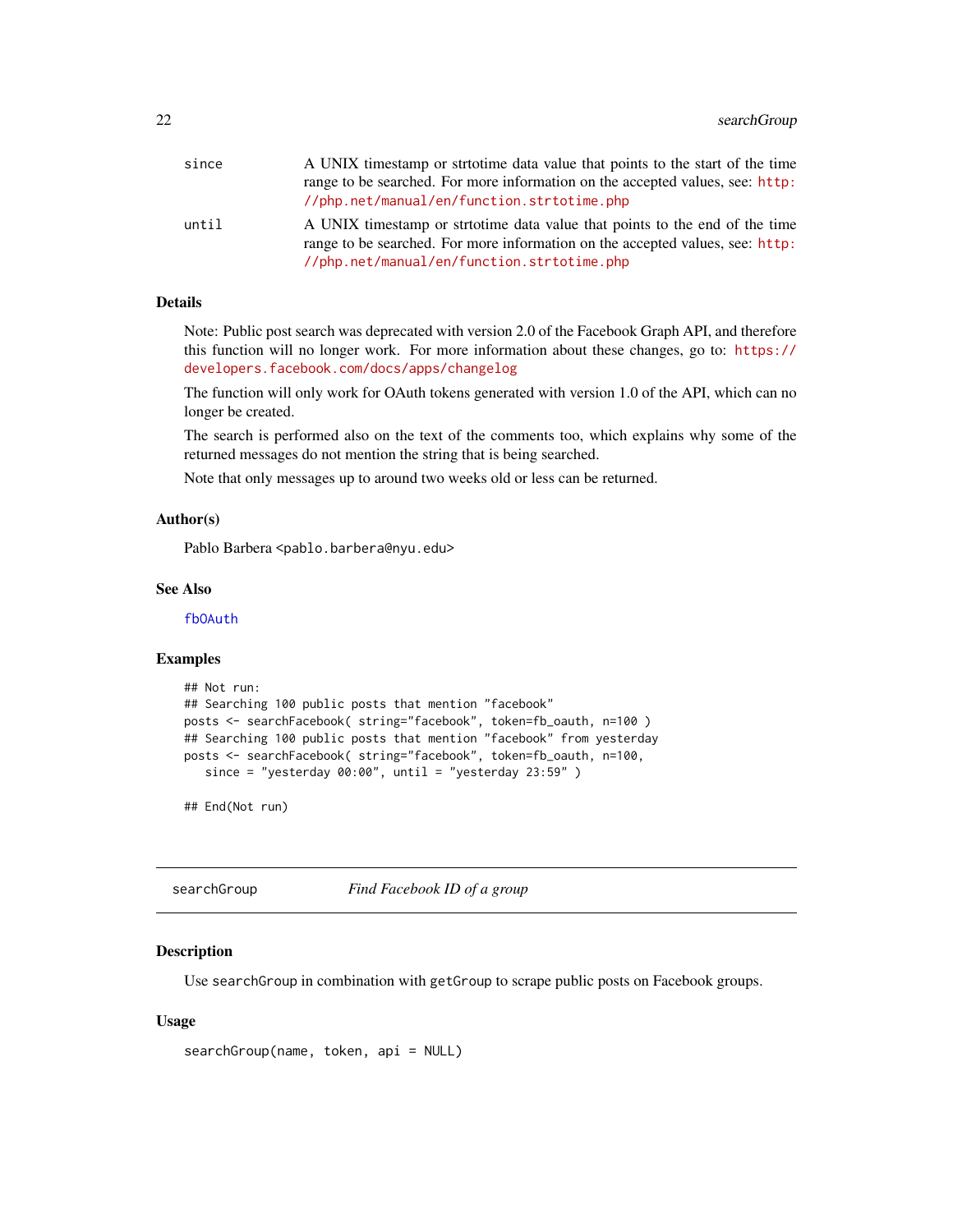# <span id="page-22-0"></span>searchPages 23

# Arguments

| name  | Name of Facebook group (in URL)                                                                                                        |
|-------|----------------------------------------------------------------------------------------------------------------------------------------|
| token | Either a temporary access token created at https://developers.facebook.<br>com/tools/explorer or the OAuth token created with fb0Auth. |
| api   | API version. e.g. "v2.8". NULL is the default.                                                                                         |

# Examples

```
## Not run:
## Find Facebook ID for R-Users Facebook group
load("fb_oauth")
ids <- searchGroup(name="rusers", token=fb_oauth)
ids[1,] # id = 18533493739
## Downloading posts from R-Users Facebook group
group <- getGroup(group_id=18533493739, token=fb_oauth)
## Downloading posts from R-Users Facebook group in January 2013
group <- getGroup(group_id=18533493739, token=fb_oauth,
since='2013/01/01', until='2013/01/31')
```
## End(Not run)

searchPages *Search pages that mention a string*

#### Description

searchPages retrieves public pages that mention a given keyword

#### Usage

```
searchPages(string, token, n = 200)
```
# Arguments

| string | string or string vector containing keywords to search. When searching using<br>multiple keywords, the returned results will be pages whose name contains all<br>the keywords. |
|--------|-------------------------------------------------------------------------------------------------------------------------------------------------------------------------------|
| token  | Either a temporary access token created at https://developers.facebook.<br>com/tools/explorer or the OAuth token created with fb0Auth.                                        |
| n      | Maximum number of pages to return.                                                                                                                                            |

#### Author(s)

Pablo Barbera <pablo.barbera@nyu.edu>, Joel Gombin <joel.gombin@gmail.com>

#### See Also

[fbOAuth](#page-2-1), [searchFacebook](#page-20-1)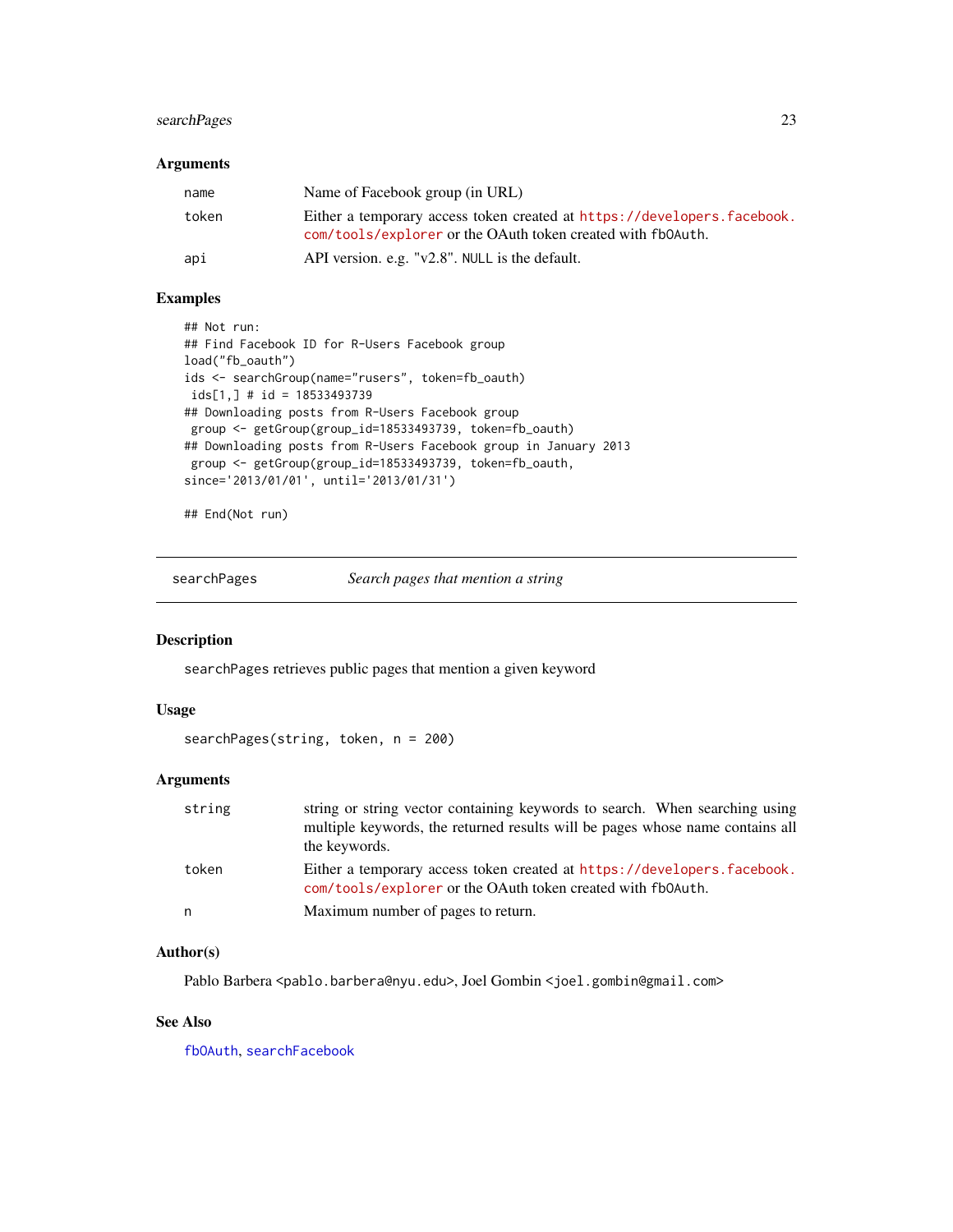# Examples

```
## Not run:
## See examples for fbOAuth to know how token was created.
## Searching 100 public pages that mention "facebook"
load("fb_oauth")
pages <- searchPages( string="facebook", token=fb_oauth, n=100 )
## End(Not run)
```
<span id="page-23-1"></span>updateStatus *Update Facebook status from R*

# Description

updateStatus sends a status update that will be displayed on the Facebook profile of the authenticated user.

# Usage

updateStatus(text, token, link = NULL)

# Arguments

| text  | string, text of the status update                                                                                                                                                                                                      |
|-------|----------------------------------------------------------------------------------------------------------------------------------------------------------------------------------------------------------------------------------------|
| token | Either a temporary access token created at https://developers.facebook.<br>com/tools/explorer or the OAuth token created with fb0Auth. It needs to<br>have extended permissions in order to successfully post to the Facebook profile. |
| link  | string, URL of link to be added to status update                                                                                                                                                                                       |

# Author(s)

Pablo Barbera <pablo.barbera@nyu.edu>, Zakharov Kyrylo (<https://github.com/Amice13>)

# See Also

[getUsers](#page-19-1), [getPost](#page-16-1)

#### Examples

```
## Not run:
## See examples for fbOAuth to know how token was created.
load("fb_oauth")
updateStatus("this is just a test", token=fb_oauth)
```
## End(Not run)

<span id="page-23-0"></span>